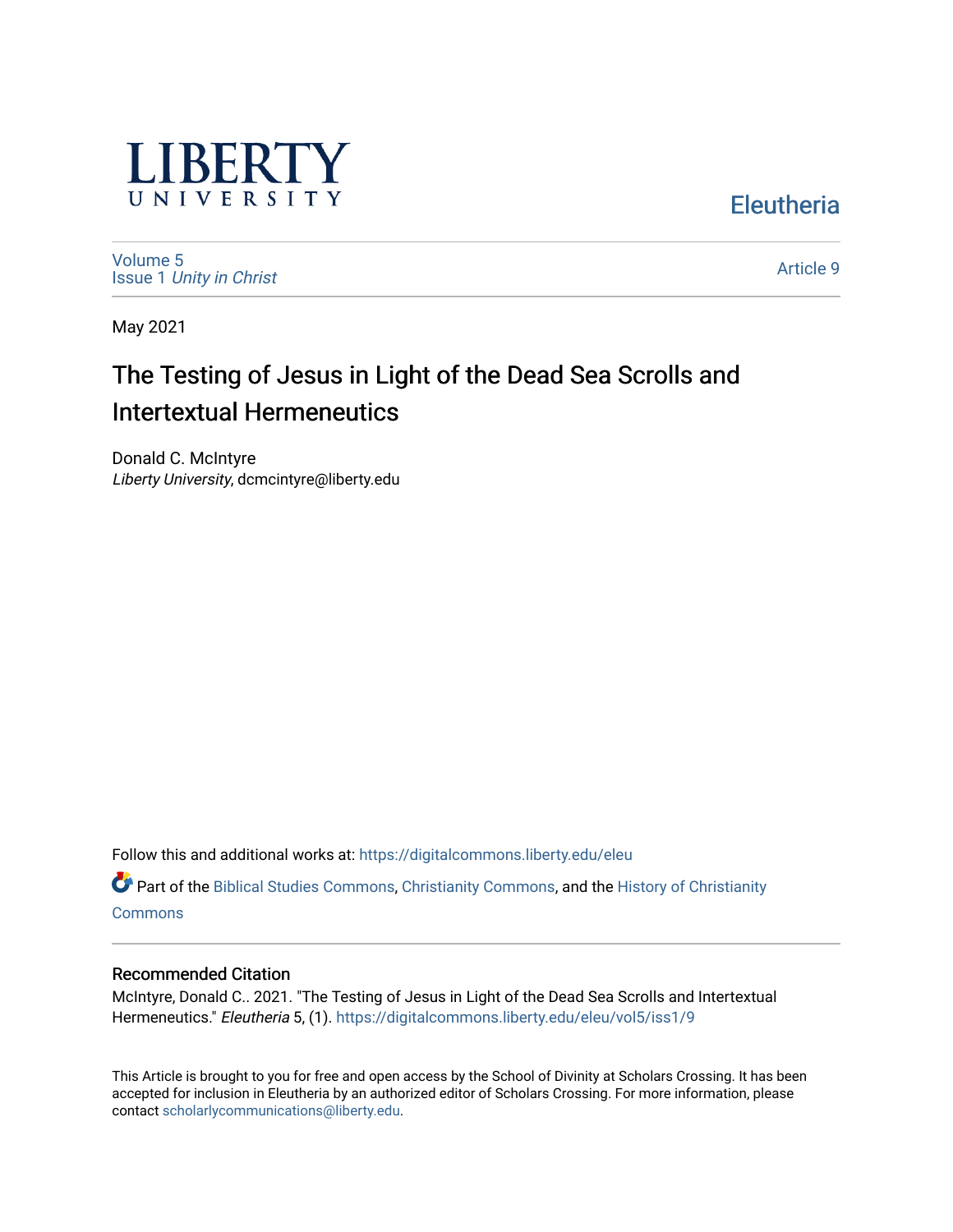# The Testing of Jesus in Light of the Dead Sea Scrolls and Intertextual **Hermeneutics**

# **Abstract**

This article will seek to interpret Matthew 4:1-11, commonly referred to as the "temptation account" by taking into consideration issues from Old Testament Textual Criticism, the Dead Sea Scrolls, Historical and social contexts, as well as theory on inter-textuality. This article will seek to show how Jesus is seeking to prove his Divine Sonship through creating a comparison between himself and the Second Generation of Israel who inherited the Promised Land after their parents' failures despite satanic harassment. This will be accomplished through an examination of Matthew's main argument for the book, and move towards grammatical and syntactical issues within the text of Matthew before proceeding to issues involved with the Dead Sea Scrolls, apotropaism, and intertextuality. It is the author's hope that after an examination of this article that the reader might come to a fuller understanding of how one can know that Jesus has divine prerogatives at his disposal, but that He can be trusted to use those prerogatives in a way that is pleasing to the Father.

## Keywords

Jesus, Christ, Matthew, Sonship, Testing, Temptation, apotropaism, Dead Sea Scrolls, Textual Criticism, Inter-textuality.

# Cover Page Footnote

McIntyre is currently a student at Liberty University in the Ph.D. in Theology and Apologetics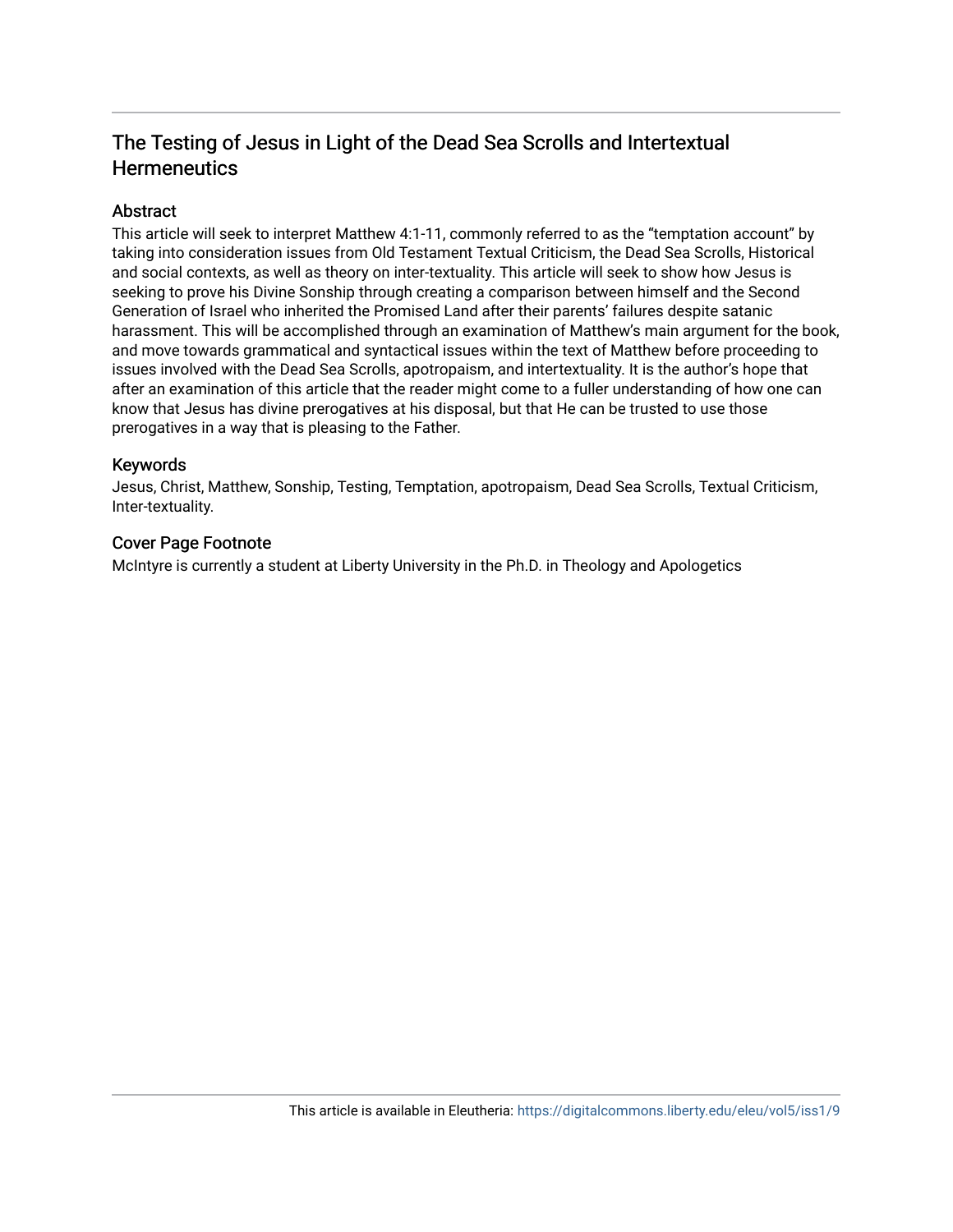#### **Introduction**

This article interprets Matthew 4:1-11, commonly referred to as the "Temptation Account," by considering Old Testament textual criticism, the Dead Sea Scrolls, historical and social contexts, as well as inter-textuality theory, in an attempt to understand the Matthean argument of the passage. I argue that Matthew offers an apologetic for the divine Sonship of Christ while arguing against the commonly accepted relationship to the wilderness generation.<sup>1</sup> The study will begin with the literary context, examining the general argument of Matthew's gospel and a brief examination of the passage's sub-genre. I then work through grammatical and syntactical issues within the text of Matthew 4:1-11. Throughout the analysis, issues involving the Dead Sea Scrolls (DSS), apotropaism, and intertextuality will be explored as they pertain to the textual sub-unit under consideration. It is my intention that the reader might better understand how one can know that Jesus, as the Son of God, has divine prerogatives at his disposal, but also that He can be trusted to use those prerogatives in a way that is pleasing to the Father, in spite of Satanic oppression, because He is the faithful Son.

#### **Matthean Argument**

General Argument

The Gospel of Matthew revolves around five of Jesus' discourses, evincing the author's concern with recording and disseminating the content of Christ's teaching. The Great Commission, written by Matthew as Jesus' last will and testament, implies that faithful Christ followers are left with a final and emphatic command to make other disciples by teaching them everything that Christ has commanded.<sup>2</sup> This final command seemingly posits the need for a source document to reference in the endeavor; this is the purpose for Matthew's Gospel as Turner proposes: "The Gospel according to Matthew equipped its original Christian Jewish readers with the teaching of Jesus the Messiah so that

2 See Matthew 28:18-20.

<sup>1</sup> For those who view this passage in reference to Israel's testing in the wilderness see representative treatments by Donald A. Hagner, *Matthew 1–13*, vol. 33A, Word Biblical Commentary (Dallas: Word, Incorporated, 1993), 61–62; W. D. Davies and Dale C. Allison Jr., *A Critical and Exegetical Commentary on the Gospel according to Saint Matthew*, vol. 1, International Critical Commentary (London; New York: T&T Clark International, 2004), 352; and Craig Blomberg, *Matthew*, vol. 22, The New American Commentary (Nashville: Broadman & Holman Publishers, 1992), 83–84. For an alternative view focused on values and not identity see David L. Turner, *Matthew*, Baker Exegetical Commentary on the New Testament (Grand Rapids, MI: Baker Academic, 2008), 124–125.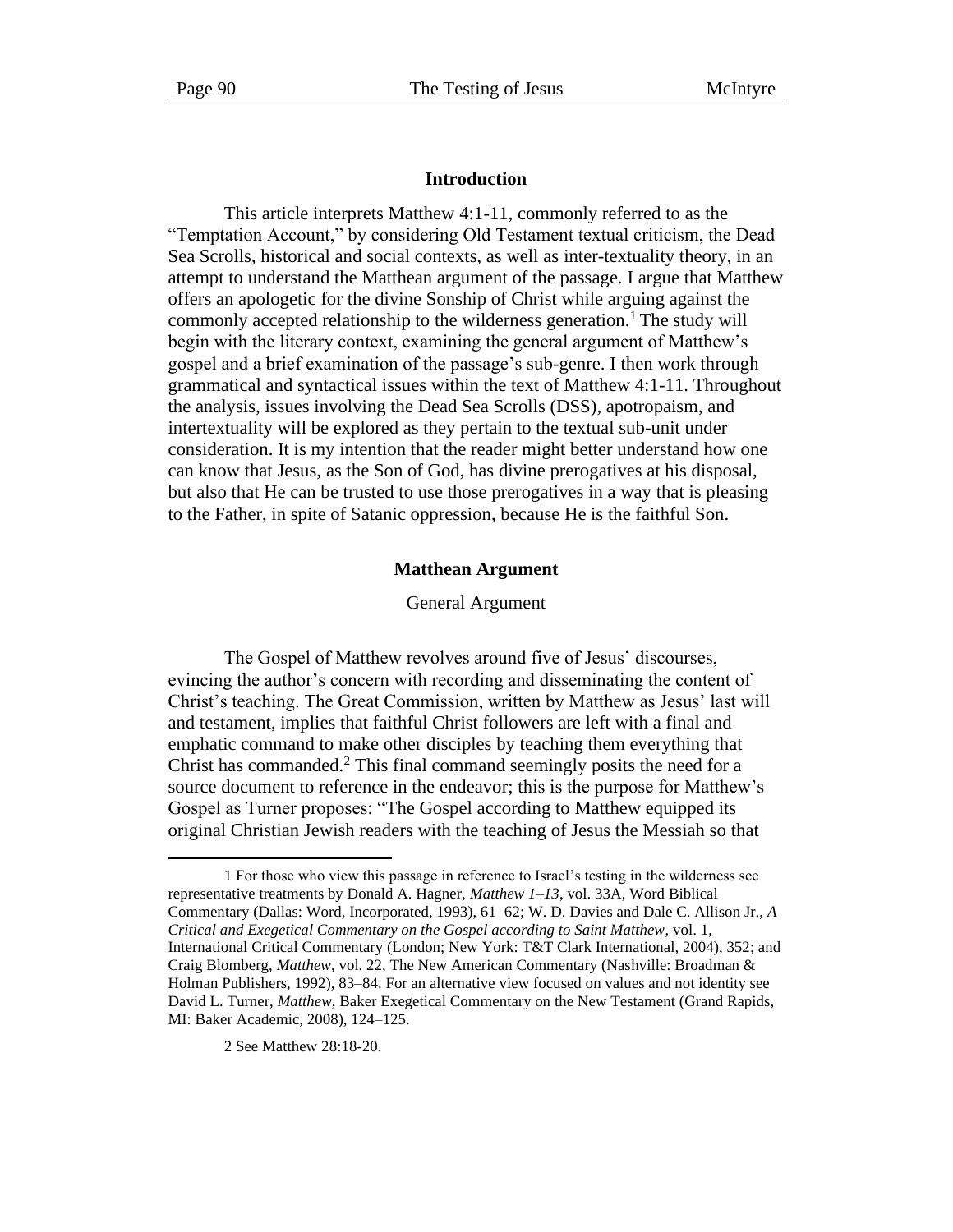they might effectively spread the message of God's reign to all the nations."<sup>3</sup> Though others, such as Osborne and Blomberg, argue for the missional and apologetic nature of Matthew's gospel, most commentators agree that *discipleship*, either as an invitation to the unbelieving Jewish reader, or as a command to the believer of Jewish background, is central.<sup>4</sup> This examination will move forward with the understood purpose of Matthew's Gospel serving as a discipleship manual of sorts, of which the user need not be limited to the unbeliever or the believer.

#### Literary Context

Many interpreters see Matthew 4:1-11 as a "*haggadic midrash* on Deut 6- 8."<sup>5</sup> A *haggadic midrash* is difficult to define, which Maoz points out when he says, "Too often, the term midrash is designated as a single, specific literary form or genre; terms used to define and describe it include figure of speech, technical methodology, interpretation, hermeneutics, exegesis, figurative language, and commentary."<sup>6</sup> Therefore, at its basic level, a *midrash* is an exposition of a biblical text. However, one must wonder how a commentator could consider the text at hand as *haggadic*. Isidor Singer in *The Jewish Encyclopedia* defines *haggadic midrash* thus: "Midrash Haggadah embraces the interpretation, illustration, or expansion, in a moralizing or edifying manner, of the non-legal portions of the Bible."<sup>7</sup> However, Deuteronomy, the second giving of the law authored by Moses, surely would have been considered a legal portion of scripture. Even if the book of Deuteronomy was disputed as legal material, the

<sup>3</sup> David L. Turner, *Matthew*, Baker Exegetical Commentary on the New Testament (Grand Rapids, MI: Baker Academic, 2008), 1.

<sup>4</sup> See Grant R. Osborne, *Matthew*, vol. 1, Zondervan Exegetical Commentary on the New Testament (Grand Rapids, MI: Zondervan, 2010), 31–32; and Craig Blomberg, *Matthew*, vol. 22, The New American Commentary (Nashville: Broadman & Holman Publishers, 1992), 48.

<sup>5</sup> Osborne, 129-131 as well as W. D. Davies and Dale C. Allison Jr., *A Critical and Exegetical Commentary on the Gospel according to Saint Matthew*, vol. 1, International Critical Commentary (London; New York: T&T Clark International, 2004), 352.

<sup>6</sup> Daniel Maoz, "Haggadic Midrash and the Hermeneutics of Revealment," *Biblical Theological Bulletin,* vol. 37, https://journals-sagepubcom.ezproxy.liberty.edu/doi/pdf/10.1177/01461079070370020401 p.70

<sup>7</sup> Isidore Singer, ed., *The Jewish Encyclopedia: A Descriptive Record of the History, Religion, Literature, and Customs of the Jewish People from the Earliest Times to the Present Day, 12 Volumes* (New York; London: Funk & Wagnalls, 1901–1906), 550.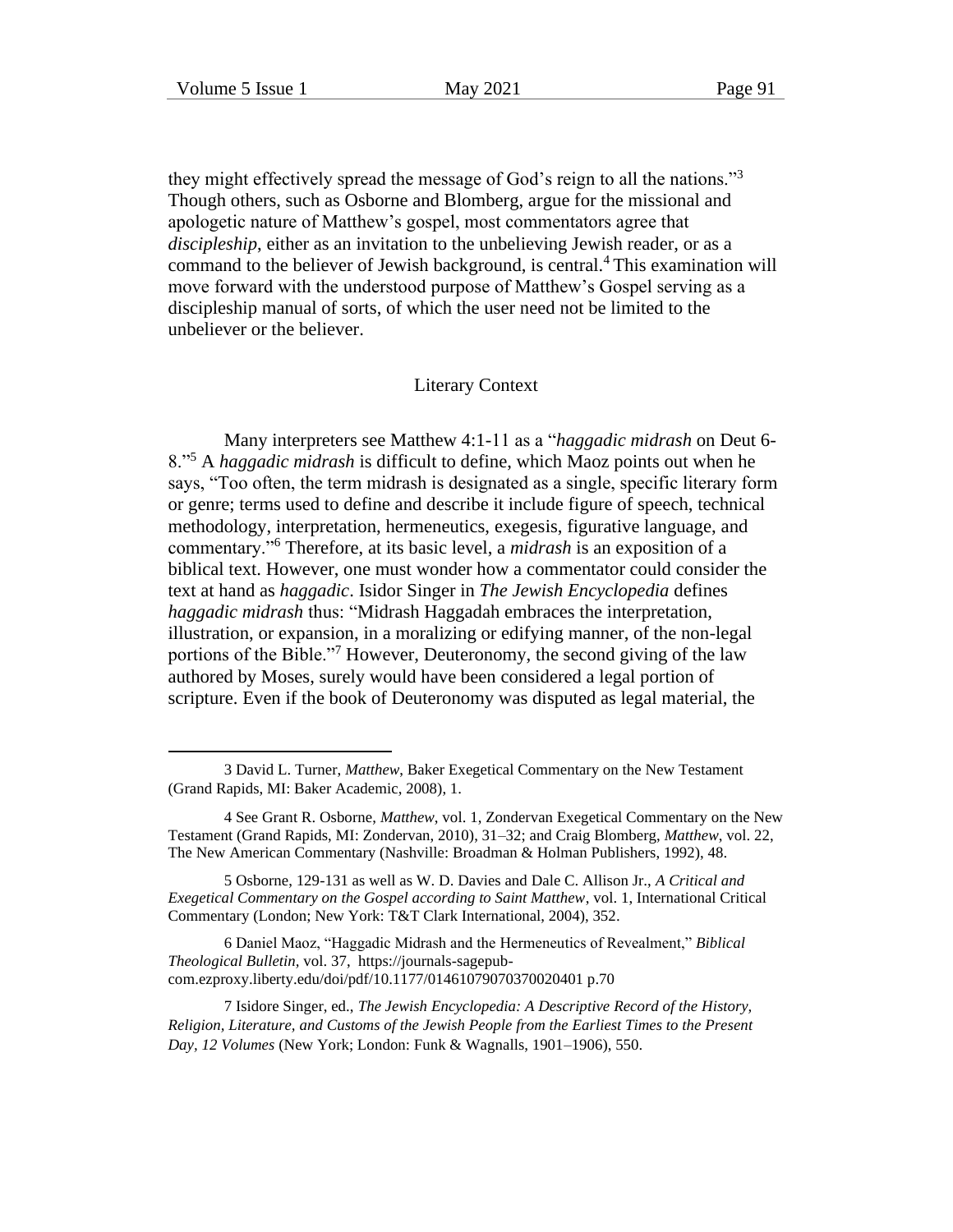quotations Jesus employed which are commands must be considered *halakhic*. 8 The *midrash* theory can also be rejected for logical reasons. If Matthew were giving a moral exhortation from Deuteronomy 6-8, he seems to have chosen a rather random and inapplicable group of commands to moralize. How many other Jewish believers would be able to sympathize with such grandiose temptations as those by which Jesus was tempted? Miraculous self-provision, protecting from an attempted satanic suicide-assasination, and an earthly kingdom were surely not the average temptations experienced by Matthew's audience. More relevant moral exhortations from these chapters of Deuteronomy were available to Matthew had a moral midrash been his goal. In light of these reasons, another literary form must explain the sub-genre of this account.

Evidence from the Dead Sea Scrolls suggests a contemporary, or immediately prior, literary form from historical context which would better describe this narrative account.<sup>9</sup> The Ancient Near Eastern people believed that there were two main forces of demonic activity: harassment and possession. Possession was defeated through exorcisms, which are detailed in the Dead Sea Scrolls and other extra-biblical accounts.<sup>10</sup> The Dead Sea Scrolls, particularly fragment 11Q11 (referred to as the "Songs to Disperse Demons") is particularly helpful because it dates somewhat contemporaneous to the time of Christ.<sup>11</sup> Exorcism was considered a liberation from the current demonic oppression.<sup>12</sup>

The harassment of demons, which was the external oppression of a person by demonic influence to include actions such as demonic temptation and testing, was to be remedied through apotropaism.<sup>13</sup> Apotropaistic activities are preventative measures in which a petition of incantation ensures protection from future demonic harm."<sup>14</sup> There are at present two primary theories of how

12 Morris, 134.

13 Wise, Abegg, and Cook, Ibid.

14 Ibid., 135.

<sup>8</sup> The *JPS Guide: The Jewish Bible* (Philadelphia: The Jewish Publication Society, 2008) offers the following definition for halakhah and its adjective halakhic, "Jewish law; pertaining to the legal aspects of Judaism" on p 226.

<sup>9</sup> Michael Morris, "'Apotropaic' Tactics in the Matthean Temptation," *Journal of Postgraduate Research*, Trinity College Dublin, 2014, 134.

<sup>10</sup> For a thorough treatment on Demonic views in the ANE and their evidence among magical writings, emulates, and rabbinic texts, see Gerrit C. Vreugdenhil, Psalm 91 and Demonic Menace, Leiden, The Netherlands: Koninklijke Brill NV, 2020, specifically pp. 53-63.

<sup>11</sup> Michael Wise, Martin Abegg Jr., Edward Cook, *A New Translation of the Dead Sea Scrolls*, (New York: Harper Collins, 2005), 588-590.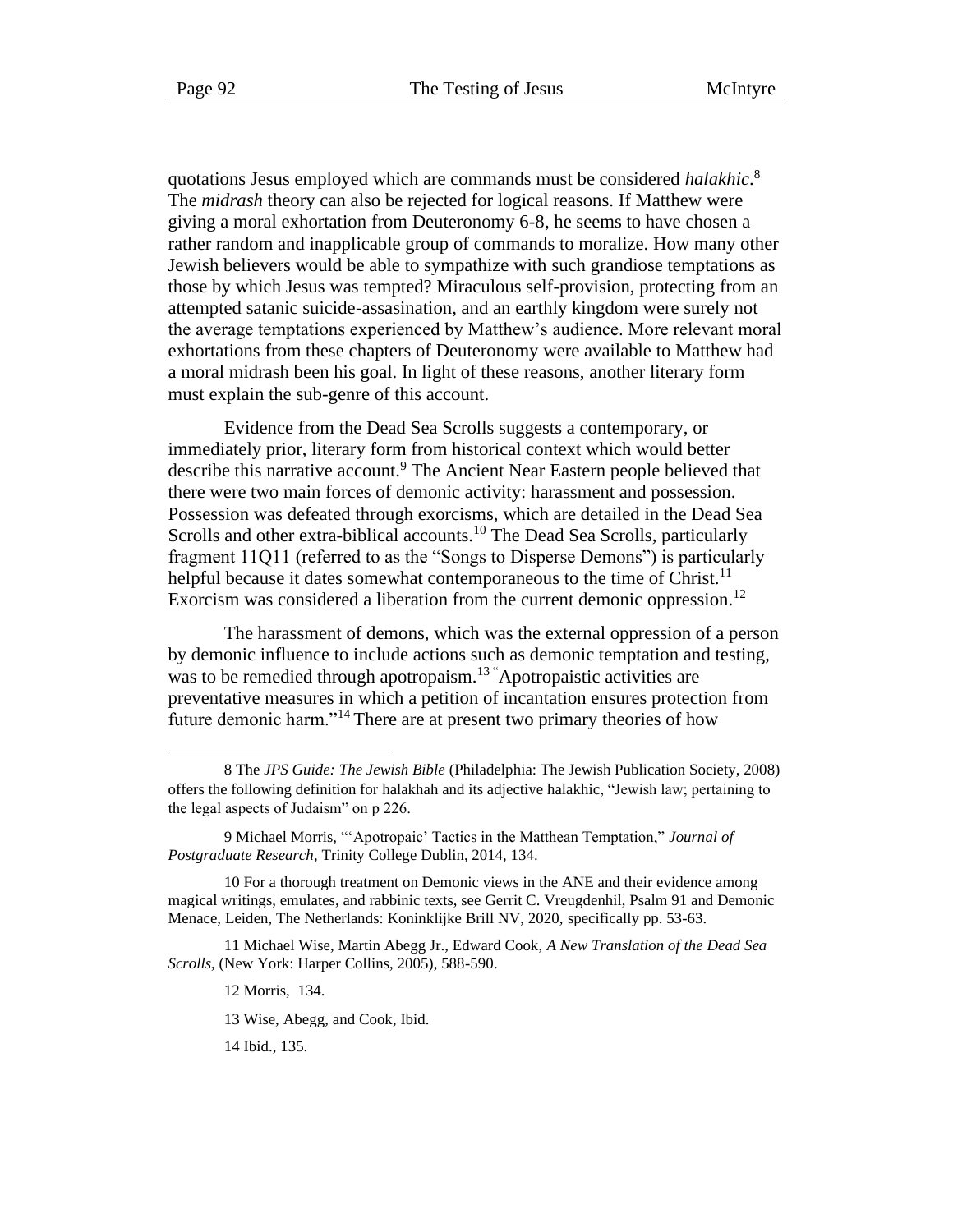apotropaistic endeavors were to be conducted, with David Lincicum and Menahem Kister representative of the two methods, respectively. They assert that apotropaism is conducted effectively through either quoting (Lincicum) or obeying (Kister) the Torah.<sup>15</sup> Interestingly, Jesus is described in Matthew as engaging in both methods to successfully ward off the devil's attacks. Though it would be mere conjecture to think that this is a practice Jesus employed as a learned tactic, it is interesting to note that Jesus did, in fact, use both means to "resist the devil," which eventually caused the devil to flee.<sup>16</sup> That the Lord engaged with Satan in an apotropaistic encounter is clear, however, the question then becomes whether this text is a narrative account describing an apotropaistic encounter as a model for employing apotropaistic methods for the reader, or if there was some other purpose for the inclusion of the narrative. To posit any hypothesis as a resolution to this question a detailed exegesis is required.

#### **Matthew 4:1-11 Grammatical and Syntactical Analysis**

Introduction- Matthew 4:1-2

Matthew 4:1 begins with the adverb of subsequent time τότε, translated as "then," which marks a direct succession of the events previously described at the end of Matthew 3, specifically the baptism and divine affirmation of Jesus' identity.<sup>17</sup> This affirmation of Jesus' Divine Sonship by God in 3:17 is of critical importance for understanding the nature of Satan's upcoming challenges, as will be seen below. The use of the title of "Son" in v. 17, echoed in vv. 3 and 6 cohere the account and strengthen the use of τότε as a conjunction which denotes a direct succession of the events described in the author's narrative. Matthew then uses the term  $\dot{\alpha}$ νήχθη in the passive aorist ("to bring up/to lead up"<sup>18</sup>) to describe Jesus' movement into the wilderness by the Spirit, "to be tempted by the devil."<sup>19</sup>

18 Johannes P. Louw and Eugene Albert Nida, *Greek-English Lexicon of the New Testament: Based on Semantic Domains* (New York: United Bible Societies, 1996), 203.

19 Matthew 4:1, ESV.

<sup>15</sup> Ibid., 137-138

<sup>16</sup> See James 4:7.

<sup>17</sup> For discourse function of τότε see Steven H. Levinsohn, *Discourse Features of New Testament Greek: A Coursebook on the Information Structure of New Testament Greek,* 2nd ed., Dallas, TX: SIL International, 2000 pp. (95-97), for its use in Matthew in direct succession of time see Blomberg, *Matthew*, vol. 22, The New American Commentary (Nashville: Broadman & Holman Publishers, 1992), 83.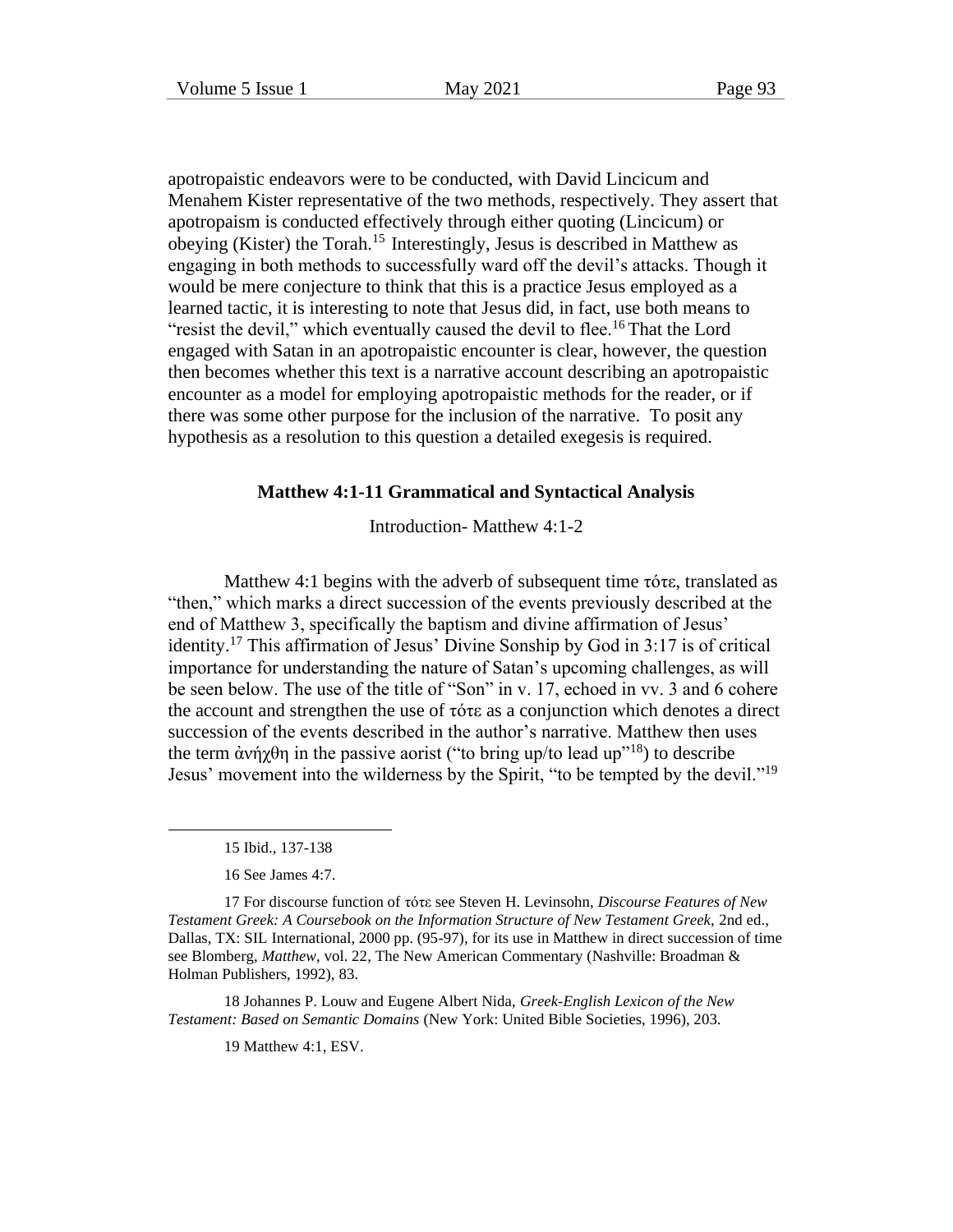The use by Matthew of a term that can be translated as "tested" or "tempted" gives reason for pause. Matthew employs  $\pi \varepsilon \rho \alpha \sigma \theta \tilde{\eta}$  varias an infinitive of purpose.<sup>20</sup> The term means "to obtain information to be used against a person by trying to cause someone to make a mistake—'to try to trap, to attempt to catch in a mistake, $"^{21}$  and is often translated as "to be tempted" in contexts involving the devil.<sup>22</sup> Though the gloss offered in the *Greek-English Lexicon of the New Testament: Based on Semantic Domains* has merit, this particular entry, as applied to our present passage, poses significant challenges to the modern interpreter.

Although Bauer gives many more translation options for the term, he opts for "to entice to improper behavior, *tempt*,"<sup>23</sup> which heavily weighs his selection on the agency of the devil. Such reasoning ignores the agency of God, whom the text asserts as superintending the event through His Spirit. Though the express interest of this paper is the Matthean text, James is clear that man should not charge God with tempting any man, and God's agency in superintending a situation for the purpose of "tempting" poses logical and theological problems. However, there are other practical difficulties beyond the theological conundrum for the gloss of "temptation," which are eliminated through using the gloss "test/testing." There has been a semantic shift in English since the appearance of the lexicons noted above. "Temptation," in current idiom, implies seducing one towards a goal which they are already inclined towards intentionally; it has been defined as "the desire to do something, especially something wrong or unwise."<sup>24</sup> With this understanding, one cannot be tempted by that which they are not inclined to desire. However, the idea of trapping or inclining towards a mistake implies the sense of "testing" to see the limits of Jesus' worth as the Son of God. For that reason, it is probably better to opt for the second sense of the Greek word generally, which Bauer lists as "to endeavor to discover the nature or character of

22 See Matt. 4:1-11 in the major English translations.

23 William Arndt, Frederick W. Danker, et al., *A Greek-English Lexicon of the New Testament and Other Early Christian Literature* (Chicago: University of Chicago Press, 2000), 793. Hereafter referred to as "BDAG."

24 Oxford University Press: The Oxford English Dictionary, 2021, www.google.com/search?client=safari&rls=en&q=temptation%2Bdefinition&ie=UTF-8&oe=UTF-8., Accessed via google search on March 3, 2021.

<sup>20</sup> Wesley G. Olmstead, *Matthew 1-14: A Handbook on the Greek Text*, Waco, TX: Baylor University Press, 2019, 56.

<sup>21</sup> Louw and Nida, 329.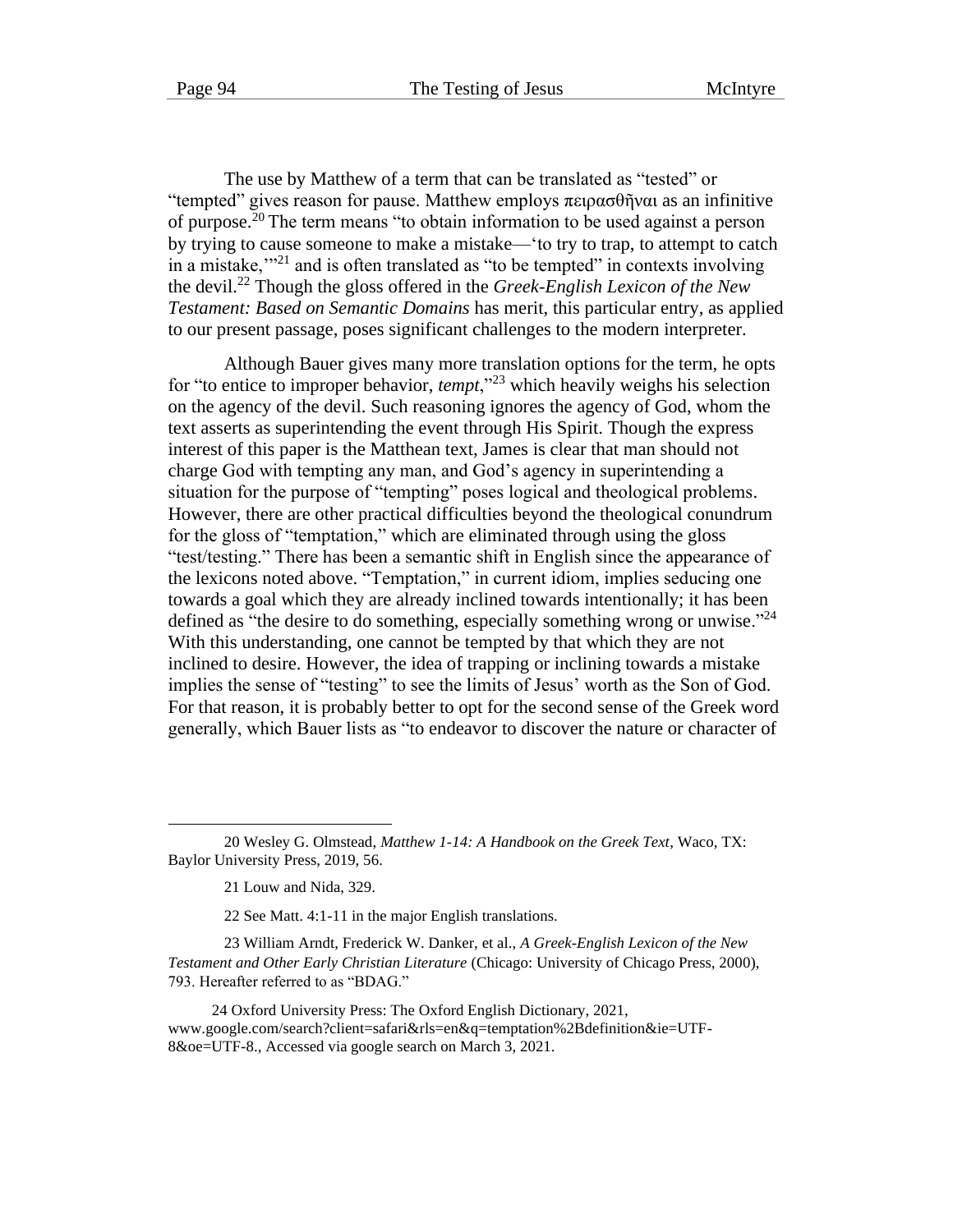someth. by testing, *try, make trial of, put to the test.*" <sup>25</sup> The verse is clear that the devil, τοῦ διαβόλου, "the slanderer" is the controlling noun for ὐπὸ, showing that this testing was to be performed under control of the devil, though on behalf of God's express purpose. By avoiding the term "temptation," which English idiom uses differently than the wider semantic domain enjoyed by the Greek term, and using the term "test," one is safeguarded against the idea that Jesus desired to sin while also denying the idea that God used Satan in an attempt to entice Jesus towards improper behavior.

The rest of the prologue (vv. 1-2) is hastened through the use of the connective conjunction καὶ, which continues to denote subsequent sections of the narrative in rapid fashion. A certain amount of time elapses between Jesus arriving in the desert and his actual testing by the devil. Verse two gives a deictic marker of time in the term νηστεύσας, translated as "after he was fasting." Turner describes the emphasis here when he states, "The aorist participle, in this case νηστεύσας (*nēsteusas*, having fasted) normally refers to action prior to the aorist verb, in this case ἐπείνασεν (*epeinasen*, he hungered). The adverb ὕστερον (*hysteron*, afterward) also supports this notion, which places Jesus's testing after, not during, his forty-day fast."<sup>26</sup> Although one would assume that Jesus became hungry during the forty days of his fast, this verse stresses his hunger at the end of the forty days, most likely in an attempt to stress Jesus' human frailty and subjectivity to temptation at this particular point. Jesus is weak, Jesus is hungry, and Jesus is alone. This is optimal timing for the testing of Christ's mettle.

The amount of time that Jesus fasted is incredible for a few reasons. The text shows that Jesus was fasting for forty days and forty nights, with these two terms of time deixis forming a merism, showing comprehensive duration. Forgoing food in the hostile weather of the wilderness is physically draining. Jesus would have been traveling through hills and mountainous terrain during the heat of the desert day and the bitter cold of the night. However, there is also a spiritual element to this forty-day time frame which emulates the amount of time Moses fasted when he ascended the mountain to receive the law.<sup>27</sup> The correlation with Moses is natural to Matthew, who seems to submit Jesus as the prophet like Moses through the first few chapters of his gospel. Both children are delivered

<sup>25</sup> William Arndt, Frederick W. Danker, et al., *A Greek-English Lexicon of the New Testament and Other Early Christian Literature* (Chicago: University of Chicago Press, 2000), 792.

<sup>26</sup> David L. Turner, *Matthew*, Baker Exegetical Commentary on the New Testament (Grand Rapids, MI: Baker Academic, 2008), 127.

<sup>27</sup> Willoughby C. Allen, *A Critical and Exegetical Commentary on the Gospel according to S. Matthew*, International Critical Commentary (New York: C. Scribner's Sons, 1907), 30–31.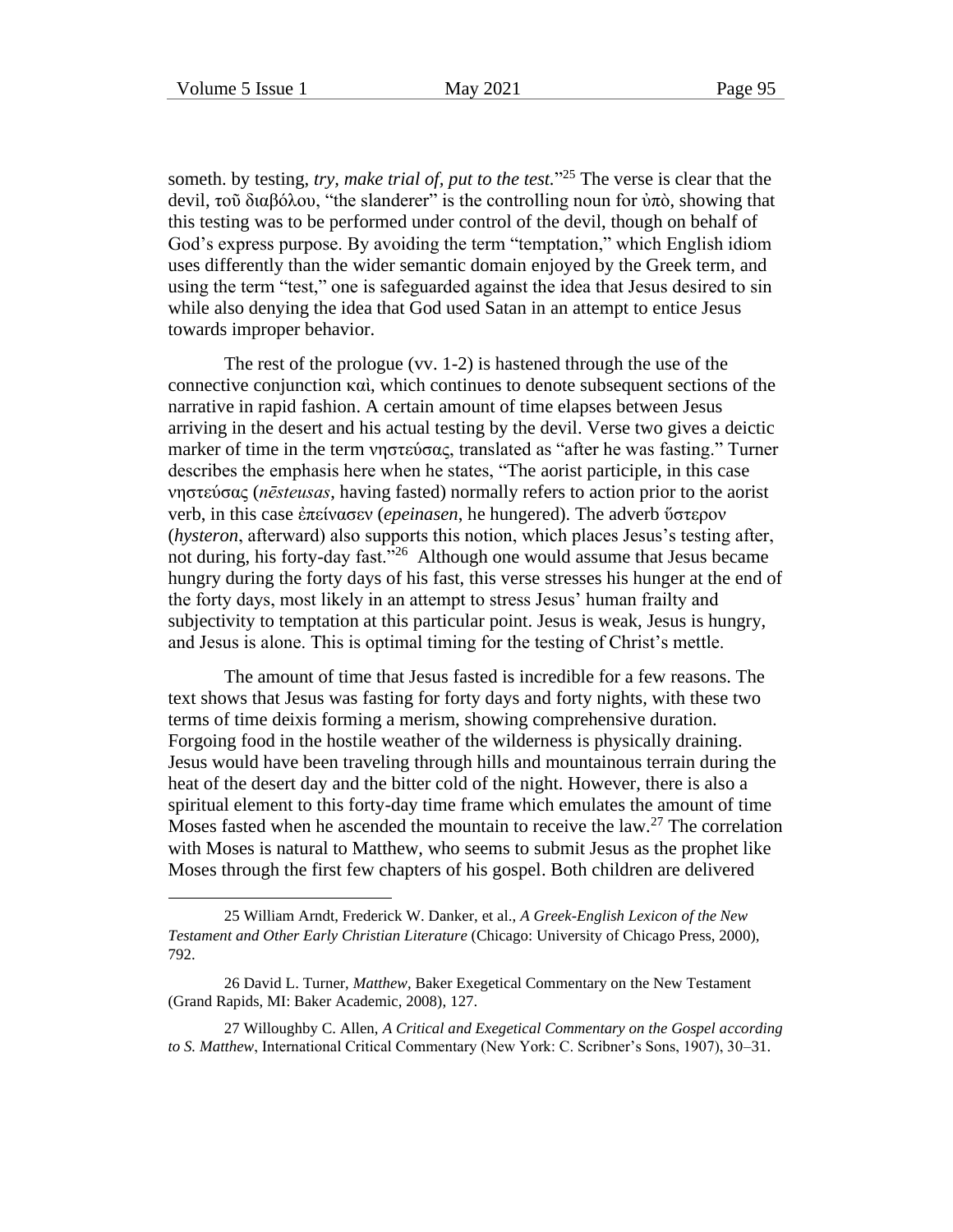from the attempted infanticide of a gentile king (Exod. 1:15-2:10, Matt. 2:13-18) both children are delivered within the auspices of Egypt (Ex. 2:6-10, Matt. 2:13- 14). Both Moses and Jesus pass through a body of water before starting their teaching ministries (Moses at the Red Sea in Ex. 14:15-31, Jesus in the River Jordan in Matt. 3:13-17), both fast forty days before delivering the law to their people (Moses receives the commandments at Sinai, the first forty days without fasting expressed in Ex. 24:12-18, and the second reception which includes fasting expressed in 34:28, compared to Jesus delivering the Sermon on the Mount in Matt 5:1-7:27.) Moses makes the stronger connection to Christ for these reasons and more.

However, if one desires to link the testing of Christ to the generation who was wandering in the wilderness there are important correlations left unfulfilled and in need of answer. The most difficult issue to resolve is the fact that Israel was forced to wander in the wilderness as punishment for their sin of faithlessness (Numbers. 14:20-25), while Christ had never sinned. There was no testing inherent in those forty years of wandering except for the testing of God ten times by the sinful generation, yet God had not tested them in such a manner. The only two occurrences of God testing the people were before their curse to wander the wilderness in Exodus 15 (the bitter water made sweet) and Exodus 16 (the provision of Manna). With this wealth of narrative structural similarities between Moses and Jesus, and the differences in purposes between the lost generation's forty years and Christ's forty days, it is hard to maintain the theory that Matthew intended to draw a connection to the Exodus generation and Christ. Instead, it appears that Matthew was drawing the emphasis to Christ's preparation to deliver the law, which he will do in the Sermon on the Mount. With the plot's conflict foretold by narration, and appropriate illusions to Christ's Old Testament predecessor Moses, Matthew now continues to the testing account proper.

Temptation 1 – Matthew 4:3-4

The first temptation begins with the arrival of the tempter, "καὶ προσελθὼν ὁ πειράζων." Here the devil is described by use of the participle form of πειράζο, derived from the term used in verse one to describe the purpose of Jesus' wilderness excursion, meaning "one who tempts" or "the tempter," and by the context of v. 1, a reference to the devil. Satan immediately issues a challenge in the form of a first-class conditional statement to Jesus, "If you are the son of God speak in order that these stones become loaves of bread."<sup>28</sup> This is a first-

<sup>28</sup> Matt. 4:3, my translation; for information on the nature of the challenge offered by Satan, see Bruce J. Malina and Richard L. Rohrbaugh, *Social-Science Commentary on the*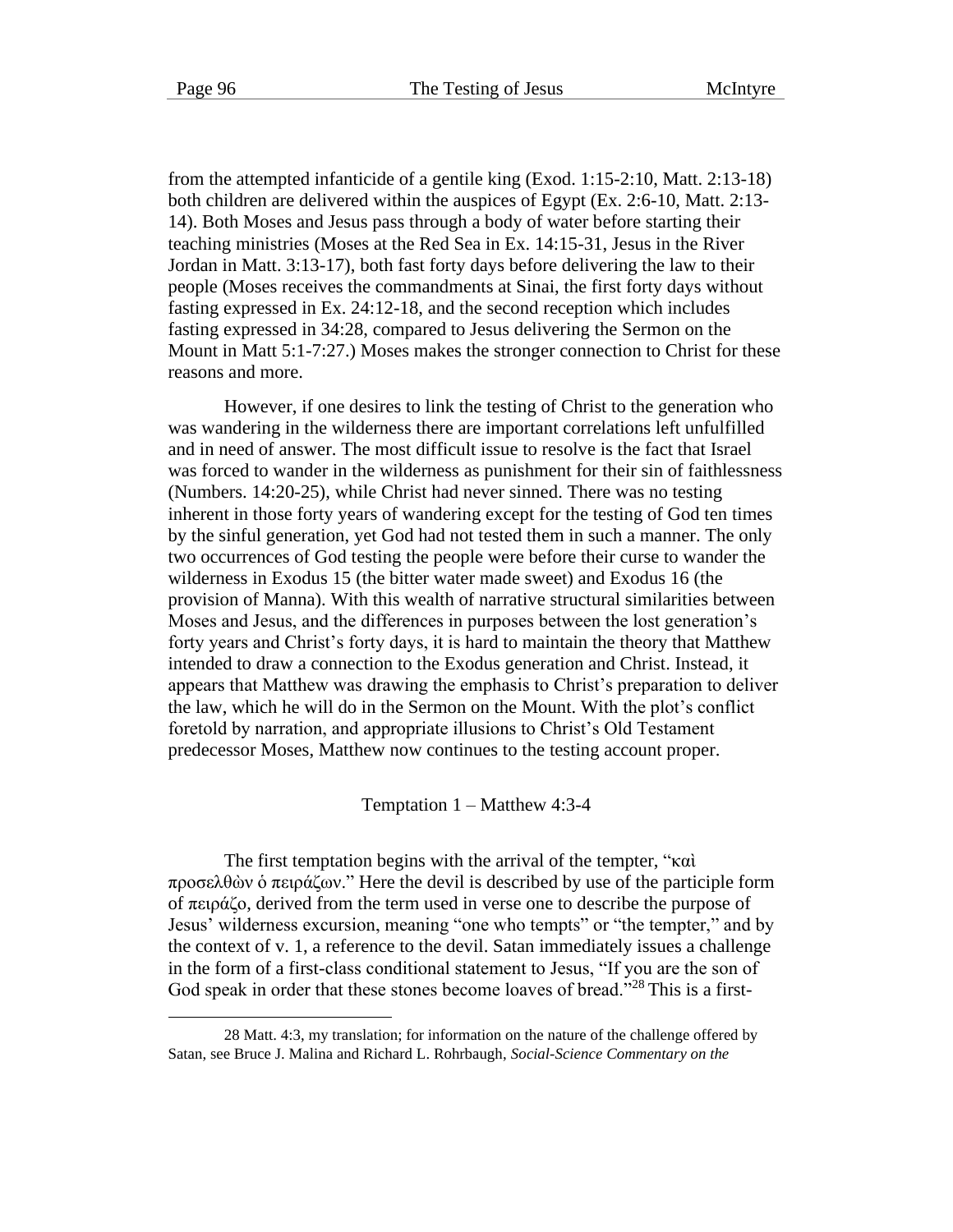class condition marked by the "εἰ." The nature of first-class conditionals is that the *protasis* is assumed to be true for the sake of the argument, followed by the truthfulness of the *apodosis*. It could be understood as, "If you are the Son of God, and I believe that you are, speak in order that these stones become loaves of bread." Satan's challenge would then have the same rhetorical effect as saying "I believe you're the Son of God; now prove it to me." The way that Jesus is challenged to prove his divine Sonship to Satan is by meeting his own physical needs by turning stones into loaves of bread. Craig Blomberg makes the same conclusion: "The first-class conditional clause, 'If you are the Son of God," does not imply any doubt on the devil's part (cf. Jas 2:19). Rather, what is in doubt is what type of Son Jesus will be."<sup>29</sup> This idea is extremely important for understanding the force of Satan's request. Satan is ascertaining whether or not Christ will operate under his own power and authority to meet his own needs or whether he will rely on the provision of his Father.

Jesus refuses to lose honor in Satan's challenge and responds honorably by quoting Deuteronomy 8:3 verbatim from the LXX.<sup>30</sup> Describing the context off Deut. 8:3, Turner notes that, "The first half of Deut. 8:3 alludes to God's purpose in permitting Israel's hunger in the wilderness: it was so that the people might learn that they needed not only bread but also God's word to survive."<sup>31</sup> By quoting scripture, Jesus in effect rebuffs Satan's attempt to incite him towards sin while simultaneously displaying his quality as the divine Son. The repetition of the term "Son," providing cohesion to the narrative of Matthew 3:17-4:11, now stresses Christ's quality as Son evidenced through His obedience, a typical Mediterranean virtue.<sup>32</sup> Jesus proves that He will not dishonor His Father by

31 Turner, 129.

*Synoptic Gospels*, Second Edition (Minneapolis, MN: Fortress Press, 2003) which describes the honor-shame culture and challenge riposte scenario in particular on p. 34. In summary, during the Second Temple Period, which operated on honor-shame principles, to issue such a conditional to Jesus was in effect a type of "Challenge and Riposte" scenario. Someone was going to gain honor, and someone was going to lose honor. If Jesus submitted to the Devil's line of logic, he would have been therefore asserting Satan's rule over himself. Jesus could only respond and save honor by a rebuttal. One of the most effective forms of rebuttal in "challenge-riposte" was to quote scripture (see p. 334).

<sup>29</sup> Craig Blomberg, *Matthew*, vol. 22, The New American Commentary (Nashville: Broadman & Holman Publishers, 1992), 84.

<sup>30</sup> Craig L. Blomberg, *Commentary on the New Testament Use of the Old Testament* , Ed. By G. K. Beale and D. A. Carson, Baker Publishing Group. Kindle Edition. 15.

<sup>32</sup> For information on this idea of loyalty and obedience in children in regards to human perspective see Malina and Rohrbaugh, 387, and for the divine perspective see Hagner, 61.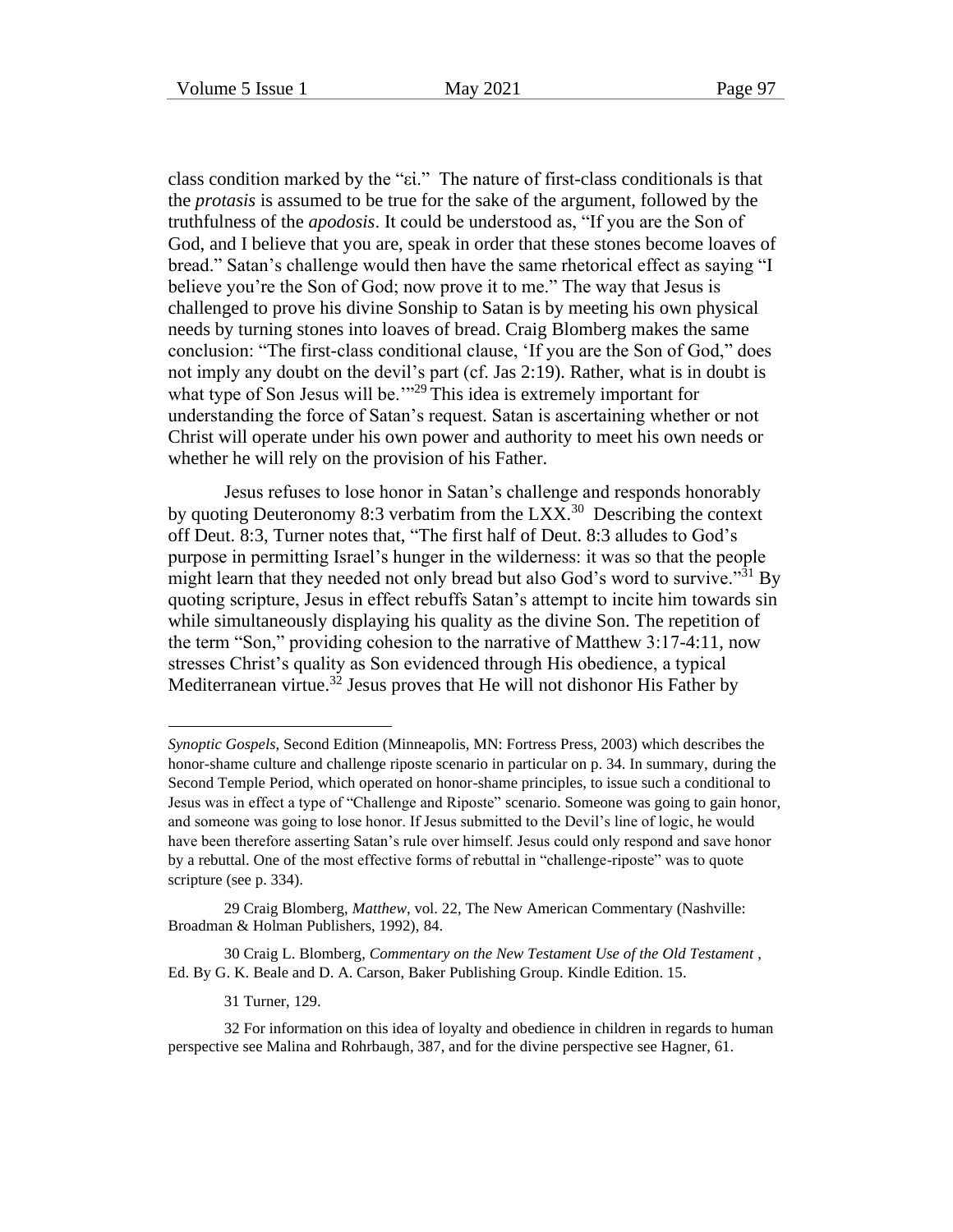failing to trust in His Father's provision by meet his own needs out of immoral self-aggrandizement.

Christ's use of the Old Testament passage here is quite often the reason that many interpreters, including Blomberg, see the parallel to Israel's wandering.<sup>33</sup> However, this is mistaken for a few reasons. First, the testing of Israel, lasting forty years, was punishment on the Exodus generation, and Deuteronomy was given as a sermon to the children of those who were punished on the eve of their entering the promised land. Had Jesus wanted to make an illusion to the wilderness wandering it would have made more sense for him to employ God's miraculous provision of manna in Exodus, which he does later in his ministry. Jesus could have quoted from Numbers 11 about the punishment of those who ate the quail after grumbling against God, by those who were unhappy with God's provision. Both accounts would have included Halakhic sources and provided grounds for his rejection of Satan's offer, while also developing a link to the wilderness generation. Instead, Jesus employs Deuteronomy 8:3 as a literal command, which he obeys literally. The original command was given to a people on the eve of receiving their inheritance which in context is contrasted with their parent's disobedience.<sup>34</sup> Jesus, likewise, is on the verge of entering his own inheritance with the beginning of his ministry. $35$ 

The similarities between Jesus and the second generation of Israelites, though apparent, does not exhaust the intertextual allusions for this passage. Indeed, the very idea of temptation alludes to the garden of Eden and the fall of the first humans. In both instances of testing the devil appeals to human hunger. However, in Eden, Satan tempts the woman, who is in a state of abundance (fruitful garden) whereas Jesus is in a state of dire need (desolate wilderness). Even Satan's proposition is similar in his direct challenge to God's spoken revelation. In Gen. 3, Satan begins the test of Eve by distorting God's command and posing a question: "Did God actually say, 'You shall not eat of any tree in the garden'?"<sup>36</sup> Likewise, in Matthew 4, Satan questions a divine revelation, namely

36 Gen 3:1 (ESV).

<sup>33</sup> Blomberg, 83-84.

<sup>34</sup> See particularly Deut. 1:32-37, 2:15-16, 4:1-14.

<sup>35</sup> Psalm 2:8 refers to the nations as the inheritance of the Messiah, which Christ throughout the book of Matthew will begin to inherit as he ends his book with the Great Commission (Matt. 28:16-20), inviting every nation to the ends of the earth to become part of his kingdom.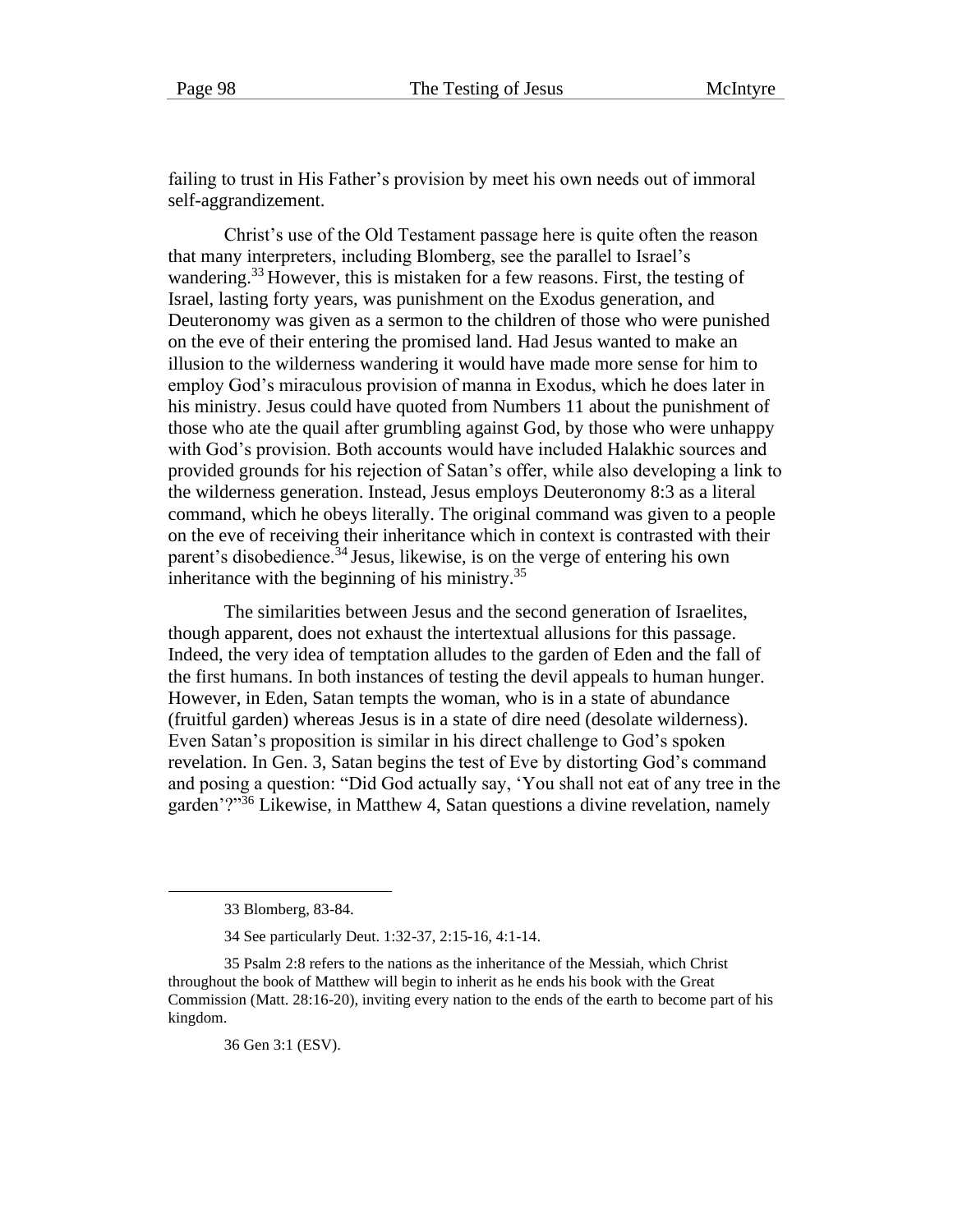the status of Christ as Son which God asserts in Matt. 3:17, when he issues the challenge, "If you are the Son of  $God...$ "<sup>37</sup>

This first testing account shows that Christ proves his sonship in qualitative terms as seen through virtue of his obedience. In quoting Deuteronomy, Jesus gives a halakhic rebuff to Satan, and an explanation of his actions, while drawing a similarity to the second generation of Israelites. This second generation of Israelites is contrasted in Deuteronomy with their sinful and unbelieving parents who did not wait on the Lord's provision of food, but grumbled and were judged, while their children survived a horrible plague (Numbers 11:31-34). Satan, realizing he has been bested, immediately progresses to the second temptation.

Temptation 2 – Matthew 4:5-7

In the second temptation in Matthew Jesus is moved by the Devil to Jerusalem. The identity of the "holy city" (v. 5) as Jerusalem is coherent with the reference to the Temple in the same verse. The last spatial marker of any clarity in the account is the baptism scene at the Jordan River, with vague location deictic markers of Jesus' wandering towards the wilderness under the guidance of the Spirit. The verb used here, παραλαμβάνει ("to take, to bring along with"), suggests that Satan is exerting some authority over Jesus. This forced movement would have been at least the distance from the Jordan River crossing to Jerusalem, or about 20 miles.<sup>38</sup>

Upon arrival in Jerusalem, Satan places (ἔστησεν) Jesus upon the pinnacle of the temple. Again, the reader must note that Satan is actively controlling, or at the very least influencing, Jesus' movements throughout this scene.<sup>39</sup> Satan then issues a second challenge, in the first-class conditional, tempting Jesus to prove

<sup>37</sup> Ibid., Mt 4:3.

<sup>38</sup> See table 106 in Thomas V. Brisco, *Holman Bible Atlas*, Holman Reference (Nashville, TN: Broadman & Holman Publishers, 1998), 218.

<sup>39</sup> This point of physical movement is debated. Turner does not see that the second Matthean temptation be taken literally (see p. 129 of his above cited commentary), and Hagner does not believe that the third should necessarily be taken literally (Hagner, p. 68 of below cited commentary). However, if a literal movement did not occur then this begs the question if Jesus was really tempted to physically endanger himself, or if this was all simply a façade? If the literal and physical movement of Christ does not occur, then the testing is nothing more than a vision, and this poses a greater theological problem than accepting the face-value literal interpretation of physical movement to a specific location.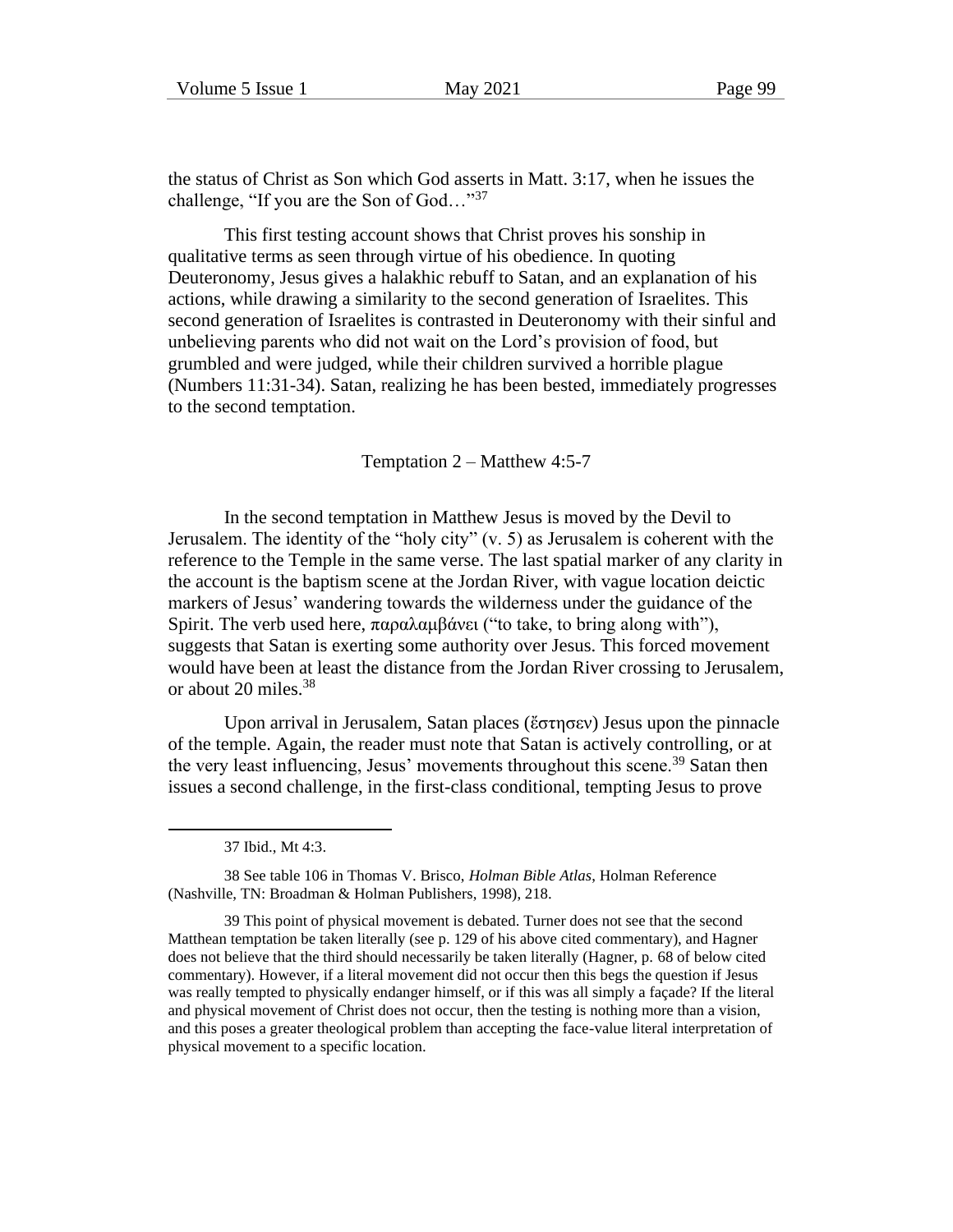his divine Sonship: "If you are the son of God, cast yourself down. For it is written that, 'His angels he will command concerning you, and upon their hands they will lift you up, so that you will not strike your foot against a stone.'" Here the devil quotes Psalm  $91:11-12.^{40}$  By Jewish rhetoric, argumentation by the writings and prophets (*haggadic*) were considered less binding, and authoritative debate was only through appeal to the Torah.<sup>41</sup> Turner points out Satan's faulty logic, "Satan tempts Jesus to capitalize on his unique messianic status as a way out of self-induced mortal peril, perhaps as a stunt to appeal to the masses. But since Jesus receives the Father's approval by serving as an obedient Son, the proposed leap from the pinnacle of the temple would amount not to trusting God [sic] but to testing God."<sup>42</sup>

Satan's employment of Psalm 91 may be a greater challenge than it seems in light of its use as a common apotropaistic text, as referenced above from 11Q11. Satan's quote of Psalm 91 during the testing of Jesus presents certain issues that text-critical evidence, particularly the Gottingen LXX of 91:6 (90:6 in the LXX), may speak to. The Gottingen LXX supplies a variant reading with the Greek term δαιμονίου from the Hebrew word ושד, which is also attested in Aquila and Symachus.<sup>43</sup> This particular reading from the LXX would have significant implications for the future of interpretation as evidenced in 11Q11, and later rabbinic literature.<sup>44</sup> It is probable that this septuagintal reading, found in the

42 Turner, 129.

<sup>40</sup> Though some would want to debate whether "Satan" and "the devil" are the same individual in Matthew's mind, the fact that Jesus refers to the one Matthew calls the devil is referred to as Satan in the pericope should be sufficient to establish that the individual is the same in Christ's perception.

<sup>41</sup> See Cohn-Sherbok, Dan. 1979. "An Analysis of Jesus' Arguments Concerning the Plucking of Grain on the Sabbath." *Journal for the Study of the New Testament* 1 (2): 31–41. This article discusses Jesus' methods of argumentation from Mark 2 in light of contemporary rabbinic practices, showing that Jesus' use of a *gezerah shava* form of argumentation from a *haggadah*  source as opposed to a stronger *halakah* source in discussions on the Sabbath was considered less authoritative. However, from Cohn's research, one can see that Jesus does use the authoritative halakah evidence structure against Satan in Matthew 4.

<sup>43</sup> See "Text Critical Apparatus" in Alt, Albrecht, Otto Eissfeldt, Paul Kahle, Rudolf Kittel, Hans Bardtke, Hans Peter Rüger, Joseph Ziegler, et al. 1997. *[Torah, Nevi'im u-Khetuvim] Biblia Hebraica Stuttgartensia*. Stuttgart: Deutsche Bibelgesellschaft.

<sup>44</sup> Vreugdenhil notes the use of Psalm 91 in targumic literature as having apotropaistic features in the post-exilic era, noting  $5<sup>th</sup>$ -6<sup>th</sup> century archaeological evidence such as amulets and magic bowls (see pp. 3-10).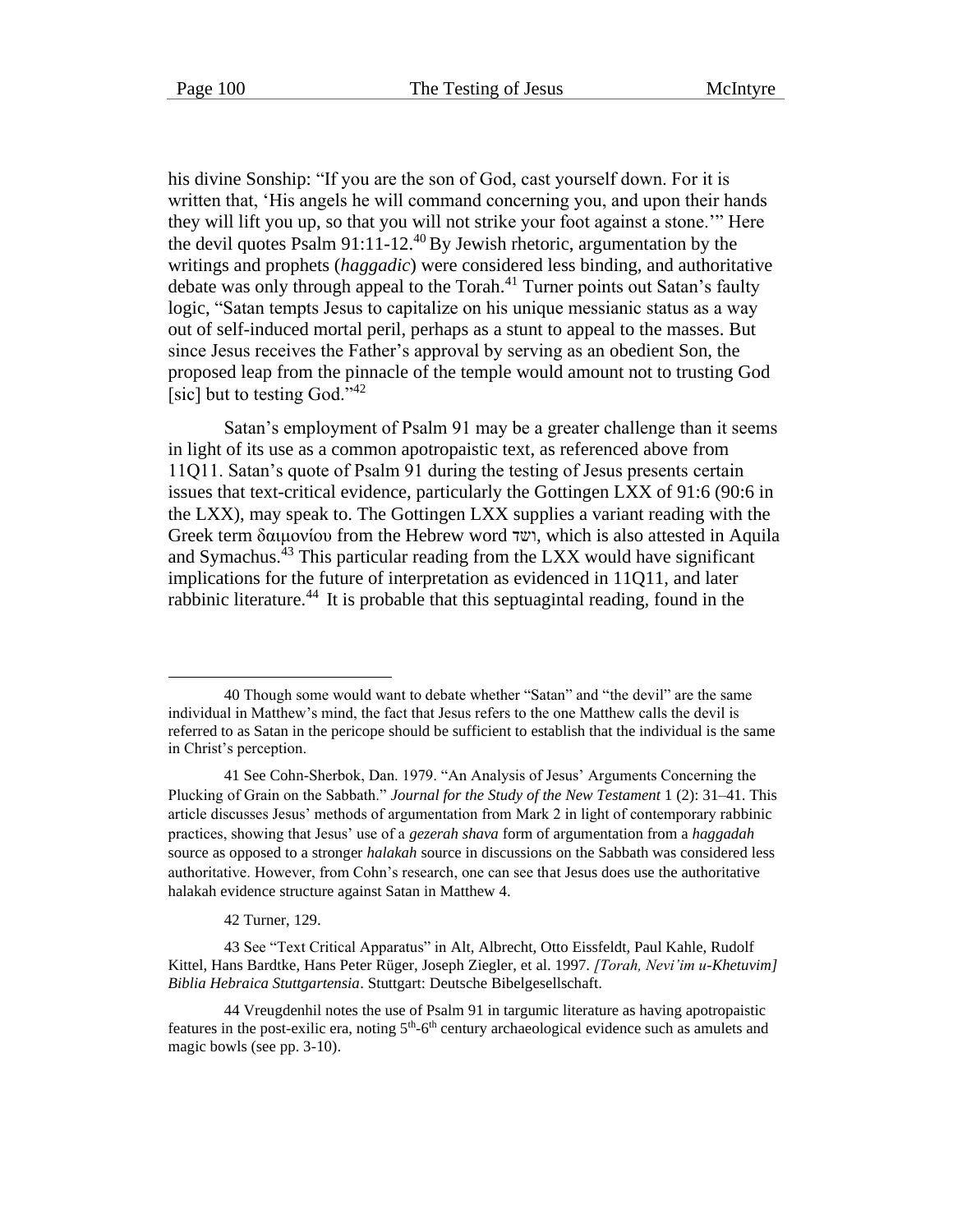Gottingen LXX due to Aquila's and Symmachus' influence, resulted in Psalm 91's latter employment in apotropaistic practices.

Aquila and Symmachus were both revisionists of the ancient LXX (the old Greek), though Aquila's work was considered superior.<sup>45</sup> The fact that both of these revisionists were working from an original Hebrew document gives credence to some form of Hebrew vorlage that translated ושד as opposed to the ישוד seen in the MT. $46$ 

DSS fragment 11Q11, known as "Songs to Disperse Demons," is particularly worthy of attention for this account not only for the literary reasons mentioned above but also for text critical evidence, which may help validate the LXX reading as a known variant extant at the time of Christ.<sup>47</sup> There are six columns of different incantations that are salvageable from 11Q11, sharing many points of comparison with Psalm 91 including a contrast between light and darkness, imagery of the one thousand, an attack during the night by demonic foes, and the contrast between the wicked and the righteous.<sup>48</sup> One column is clearly attributed to Solomon (column 2, lines 1-12), and the last is clearly attributed to David (column 5, lines  $4-13$ ).<sup>49</sup> The columns in the middle are extremely fragmented, and they may denote separate incantations, or larger parts of any text preceding it. The sixth column, however, includes the text of Psalm 91. Though the text of the DSS has the same reading for the term, against the evidence of Symachus and Aquila, by using ישוד, <sup>50</sup> the use of the text for inclusion among other apotropaistic texts establishes a common use of Psalm 91 for apotropaistic incantations. From a historical interpretation standpoint, 11Q11, and other texts such as 4Q511, show that there was a growing fascination with apotropaism and establishes a contemporary link between apotropaism and Psalm 91 at the time of Christ.

48 Ibid.

49 Ibid.

<sup>45</sup> Ralph W. Klein, *Textual Criticism of the Old Testament: From the Septuagint to Qumran* (Philadelphia: Fortress, 1974).

<sup>46</sup> The reason for discussing this LXX background information is because the discovery of the DSS resulted in Hebrew texts which validated the theory of the Septuagint's Hebrew vorlage which was previously relegated to conjecture. See Emmanuel Tov, *Textual Criticism of the Hebrew Bible*, (Minneapolis: Fortress Press, 2005), 93-110 & 127-146.

<sup>47</sup> Michael Wise, Martin Abegg Jr., Edward Cook, *A New Translation of the Dead Sea Scrolls*, (New York: Harper Collins, 2005), 588-590.

<sup>50</sup> *11Q11 Apocryphal Psalms* (Bellingham, WA: Lexham Press, 2010), Ps 91:5–6.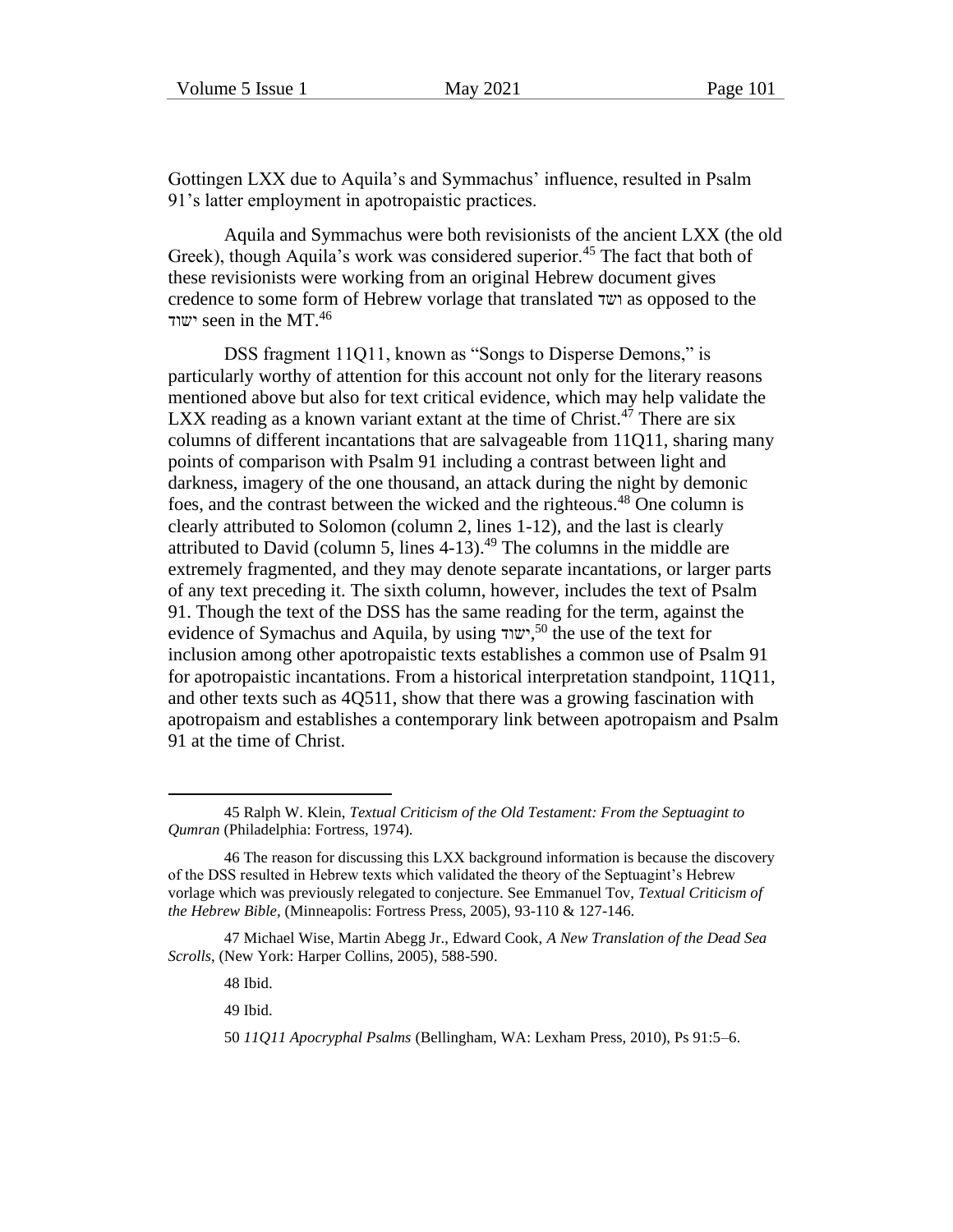11Q11 is dated between 50-68 CE and it can be assumed with some degree of certainty that there would have been at least a popular contemporary interpretation that Psalm 91 held apotropaistic value for the Jewish religious communities surrounding that very desert area where Christ was fasting and praying immediately before this scene.<sup>51</sup> In this case, Satan would not merely be telling Jesus that he should put the lord God to the test by casting himself to the ground, but may be implying that Christ's failure to do so would betray his trust in the Hebrew Scriptures which should safeguard Him from this very form of demonic oppression. This is not only an attempt to prove that God would protect Jesus from the harm of falling, since Jesus was abiding in the Lord as his dwelling place. It is also an attempt to see if God would in fact defeat Satan on Jesus' behalf through Jesus' supposed obedience to this Psalm's contents as commonly understood. By Satan's logic, Christ is willing to engage in apotropaism (through quotation and obedience) to defeat him. Satan therefore brings up an apotropaistic text in an attempt to see if Christ will obey that text's implications. If Christ obeys the scriptures as Satan intends, then in Satan's understanding Satan himself should be driven away by the God who has placed Satan there for the purpose of testing Christ. If Christ does not obey the scriptures as Satan supposes, then Christ must have a faulty view of this apotropaistic text, which would be contrary to local interpretation, and he would no longer be the obedient Son which he has proven to be in Matthew's narrative to this point.

Jesus is now forced to respond to Satan, and does so honorably, by again quoting from *halakhic* material found in Deuteronomy 6:16. When Moses speaks of testing the Lord, he does so by referring to the murmuring of the people against God at Meribah/Massah where the people complained about God's ability to provide water for them. Here there is nothing about which Jesus can complain of lacking, compared to the Israelites who were without water. The Israelites should have trusted in God to provide for their needs in light of God's faithfulness throughout the desert wanderings, but they were at that time without visible show of God's provision. Satan however has asked Jesus to recklessly endanger his life by challenging God's provision of safety. This particular quotation shows Jesus utilizing the Old Testament principle by way of *kal vechamer*. <sup>52</sup> If it is sinful to test God in the apparent absence of provision (when life is in danger), then how

<sup>51</sup> Peter W. Flint, "Appendix I: 'Apocryphal' Psalms in the Psalms Scrolls and in Texts Incorporating Psalms," *The Oxford Handbook of Psalms*, ed. William P. Brown, July 2014, DOI: 10.1093/oxfordhb/9780199783335.005.0001 accessed March 17, 2021.

<sup>52</sup> Brian Baucom, "Hillel, School of," ed. John D. Barry et al., *The Lexham Bible Dictionary* (Bellingham, WA: Lexham Press, 2016). This article describes the seven rules of Hillel, the first being קל נְחוֹמֶר where it has the following entry, "*(qal wachomer*, "light and heavy"): the deduction from a minor case to a major case (i.e., *a fortiori* argumentation)."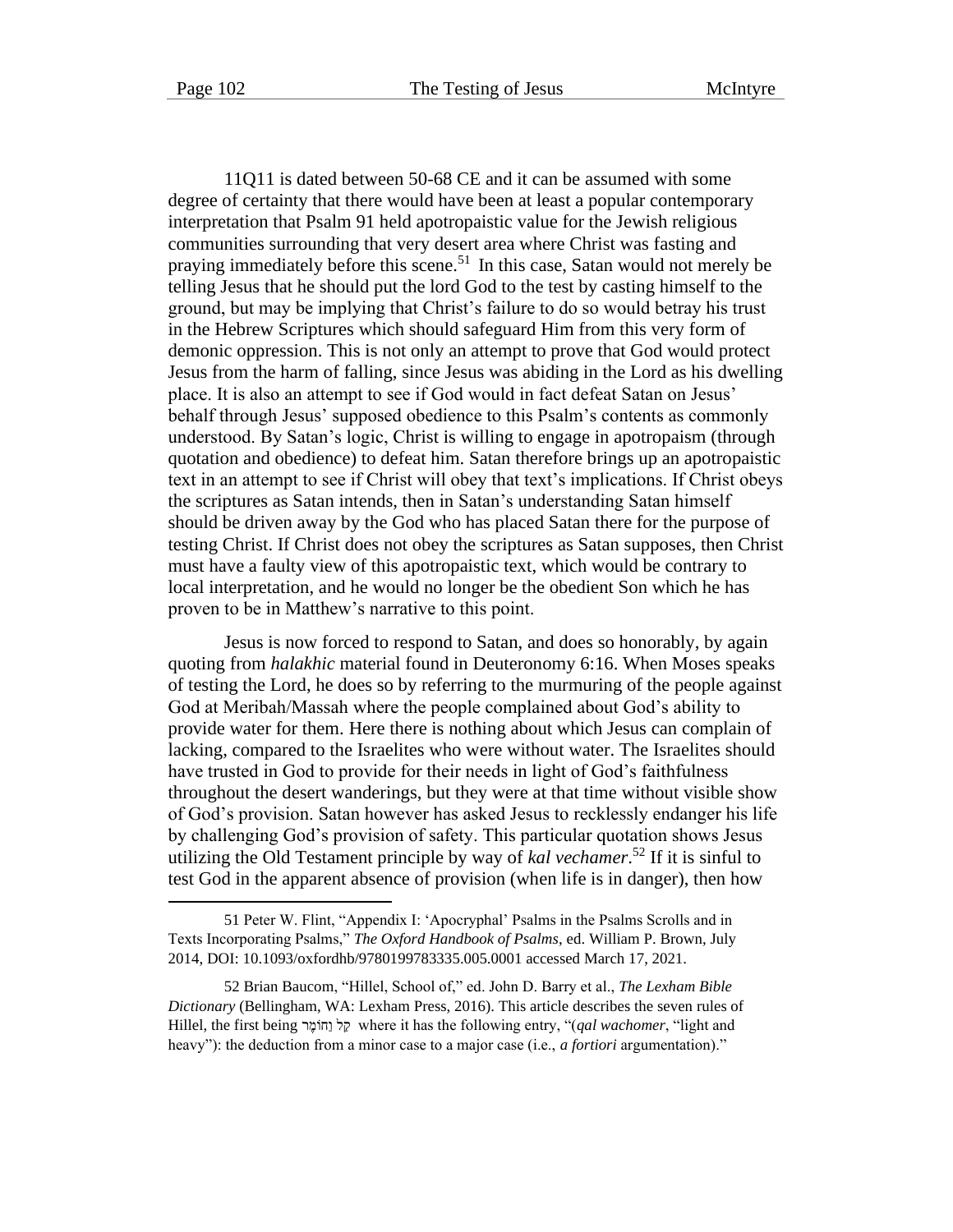much more sinful is it to test God in the abundance of provision (when Jesus' life is not in danger).

Satan attempts to incite Jesus towards sin by twisting a well-known *haggadic* passage with apotropaistic overtones. This test attempts to entice Jesus to foolishly test God's protection over His Son's safety, by an appeal to scripture, which Jesus was Himself attempting to quote and obey. Jesus as the trustworthy Son proves his quality again by countering Satan's abused haggadic challenge with an accepted *halakhic* response, utilizing an argument approved of by contemporary Rabbis, while staying free from sin by trusting completely in God's protection without the desire to test the boundaries of divine provision.

In the second temptation, there is yet again an illusion to the garden of Eden. Where it has been argued above that Deuteronomy was given to a subsequent generation in light of the parent's failures, the question then is, who is Jesus' failed predecessor? However, with the second temptation and the twisting of scripture by Satan, the answer becomes clear. Jesus is overturning the failures of Adam and Eve. When Satan tempted Eve, he purposely twisted the command of God to entice the woman while the man idly stood by watching his wife partake. Adam refused to respond to the attack on his wife by the Serpent by recalling and interpreting the word of God rightly and rebuking the attacker, thus Adam falls into sin, incurring upon himself a curse. In the second test, Satan explicitly challenges the word of God through distortion. Satan enticed the woman in the garden with the words, "You will not surely die. For God knows that when you eat of it your eyes will be opened, and you will be like God, knowing good and evil."<sup>53</sup> As the second test of Christ is compared with the temptation of Genesis, there are parallel themes, with Satan quoting (Matt. 4:6), or rather misquoting (Gen 3:1), a command of God that is meant to have murderous effects. In Genesis 3, the reward for disobedience is death (Gen 2:17), and the reward for answering Satan's challenge in Matthew 4:6 is an invitation to suicide upon the misinterpretation of scripture. In either case, Satan is misrepresenting the word of God for the express intention of ending his Jesus' life.

In vv. 5-7, Christ is tasked with both refusing to partake in the sinful behavior implied by the test of Satan as well as giving a defense by rightly interpreting the word of God. By doing so, Christ is able to overcome the failure of the "Mother of all living" (Gen 3:20) who entertained and eventually fell into sin during her time of testing. And yet, the Bible also holds Adam responsible for the sin, apparently for his failure to exercise his role as vice-regent by defending

53 Ge 3:4–5.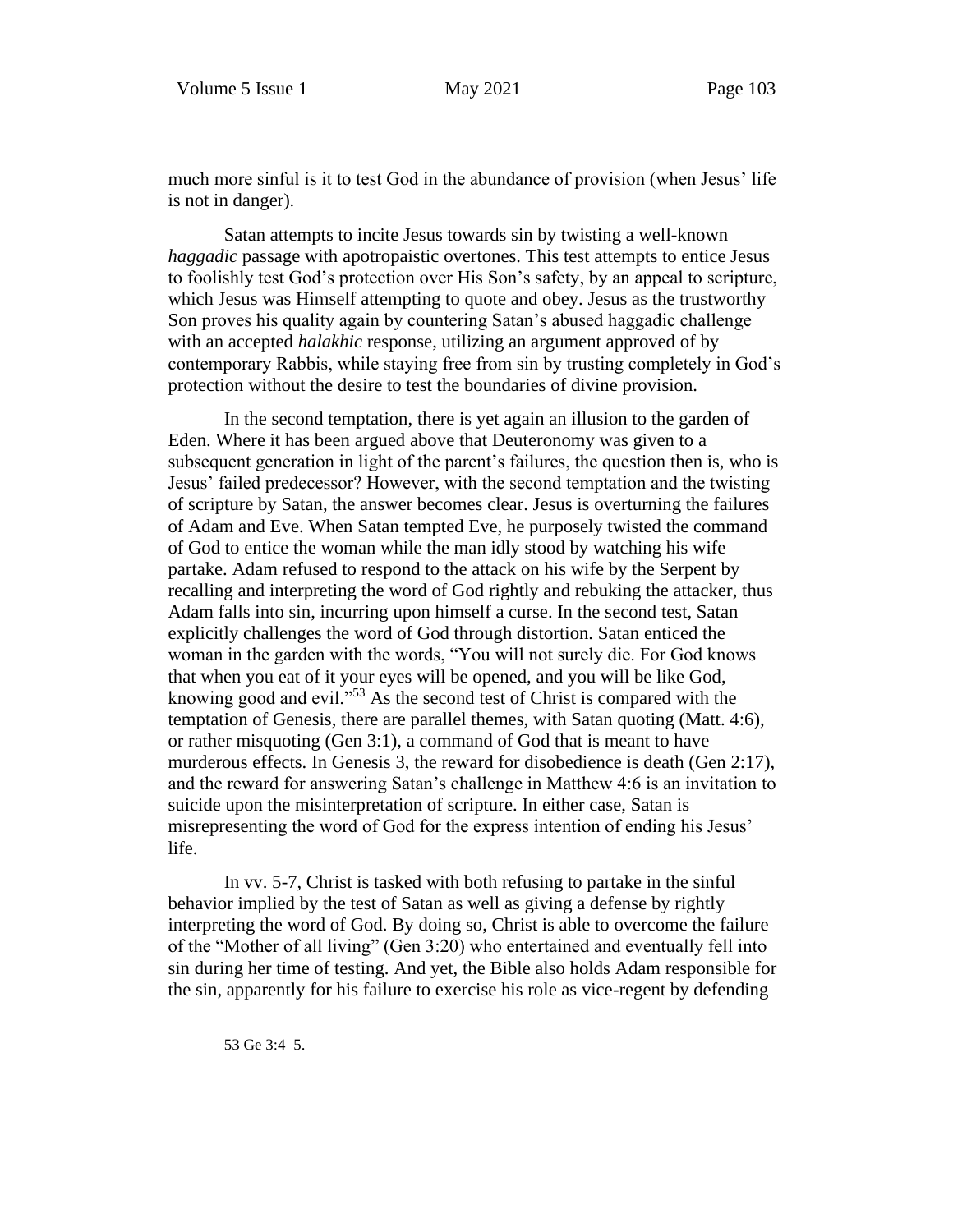his Father's honor, or protecting his divine charge (his wife, and the garden). Adam failed to exercise his role as the defender of the woman, the garden, or his Father's honor by failing to give a defense of God's words and will. Only a proper defense of God's word would have befitted a loyal son and prevented the woman's fall into sin. Instead of fulfilling his role as vice-regent, Adam joined the rebellious conspiracy of Satan, alongside of his wife, in the attempted usurpation of God's prerogatives, hoping to be like him (Gen 3:5). Christ, however, refuses to allow Satan to misquote the scriptures, and gives answer (as Adam should have done) by properly quoting the commands of God and abstaining from sin. Satan is bested, and now moves on to the final test.

Temptation 3 – Matthew 4:8-10

The final temptation begins with the adverb  $\pi \hat{\alpha} \lambda \hat{\alpha} \hat{\alpha}$  meaning "again." The use of this term serves as a temporal deixis marker showing the cohesion of the events in succession. Now Satan will test Jesus for the third and final time, keeping with Matthew's penchant for triads which is well documented by Davies and Allison.<sup>54</sup> Satan again physically moves Jesus, παραλαμβάνει, for his testing. This time, Jesus is taken to a mountain top and there Satan makes "known to him all the kingdoms of the world and their glory" (4:8) This sets the scene for the final test.

Satan posits his concluding challenge differently than the previous two challenges. Matthew describes the account thus: "And he said to him, 'All this I will give to you if you will bow down and worship me.'" There are three important details missing in this verse that one would expect after the previous accounts. One absentee element is the challenge to Jesus' identity; there is no reference to Sonship. The series of tests, enhanced by the term πάλιν, leads the reader to expect what has become the typical introduction, "If you are the Son of God . . ." Satan seems unconcerned at the present juncture on Jesus' identity as the Son of God. This departure from the expected format would move the emphasis to this test, since it is the structural outlier which now catches the reader's attention through unexpected formulation. It can be inferred that Jesus has now proven to be the Son of God in Satan's eyes. The issue is not one of

<sup>54</sup> W. D. Davies and Dale C. Allison Jr., *A Critical and Exegetical Commentary on the Gospel according to Saint Matthew*, vol. 1, International Critical Commentary (London; New York: T&T Clark International, 2004), 66–70. Speaking of the current pericope, Davies and Allison note that, "Chapter 4 continues the story and the string of threes by telling us first about Jesus' temptation (4:1–11)." He says later, after a structural analysis that, "The Matthean proclivity for the triad just cannot be denied."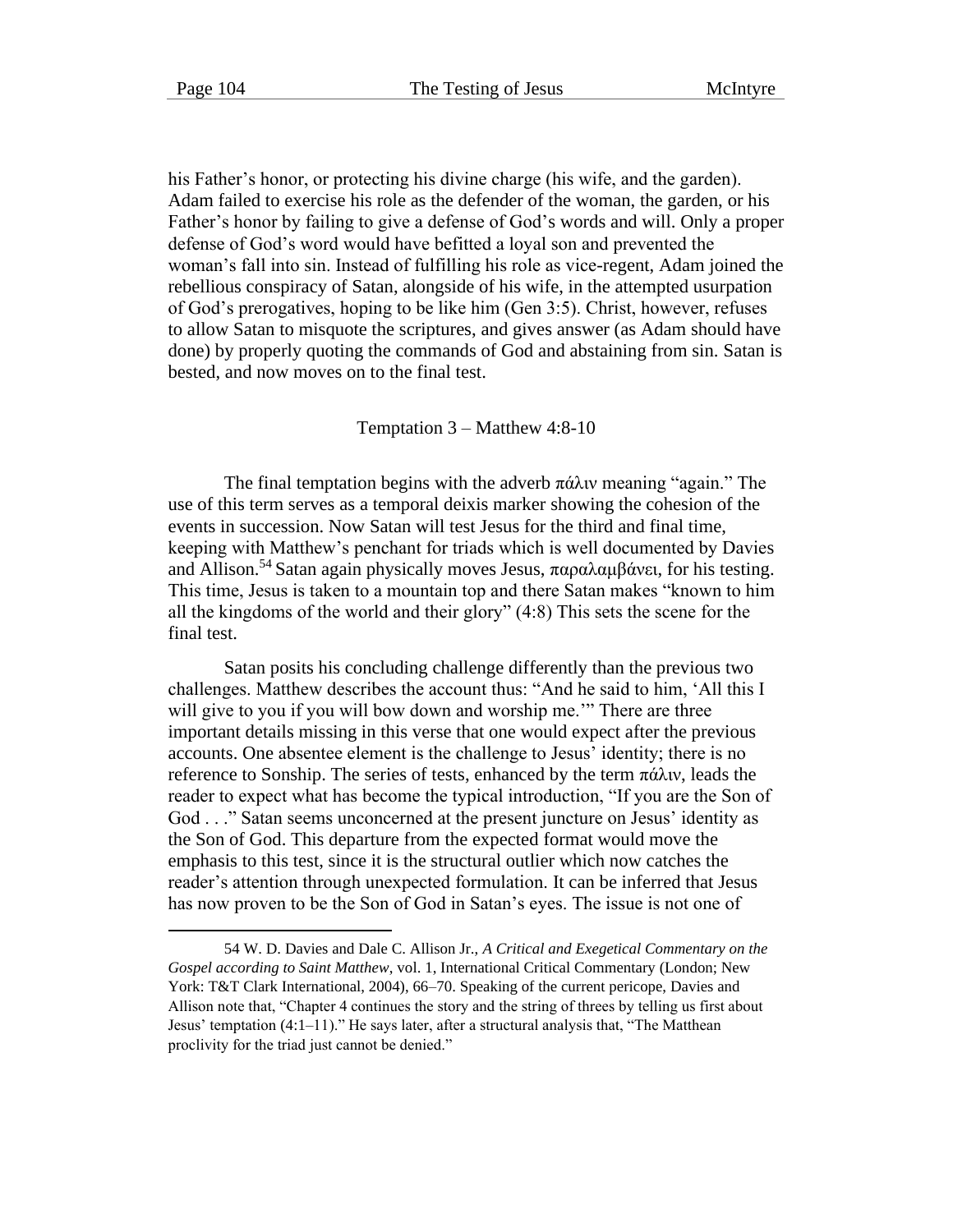identity in this test, and probably the previous, but is at least now a test of fidelity. Will Jesus prove to be the faithful and loyal Son of God? The second departure from expectation is that this conditional is a third class conditional expressing potentiality, since it is missing the expected "εἰ." Through the use of the subjunctive ἐάν Satan displays his uncertainty; will Jesus actually bow down and worship him to receive the power and dominion over the earth's kingdoms? The nature of this test is unique. In the first two tests, Jesus is tested in regard to God's providence for daily needs; in the second test pertaining to God's providence of protection; in the third test with God's prerogative as sovereign. The first two tests ask Jesus to abuse his own use of divine prerogatives through faithlessness. The third test is outright blasphemous, encouraging Christ toward rebellion to obtain the right to rule. Daniel 2:21 is clear that God alone raises up and removes rulers, and it is impossible to obtain a kingdom without His sovereign provenance. This is the climax to the testing account, where the reader through Matthew's literary structure has enveloped the reader in emotional investment. The reader is left to wonder with Satan, how will Christ respond?

The reply from Christ is emphatic: "Then Jesus said to him, 'Leave Satan! For it is written, the Lord your God you shall worship, and him alone will you serve.'" At this point Jesus refuses to entertain Satan's testing any longer. Satan has struck at the nerve of Christ's priorities, attempting to incite Jesus to break the first commandment of the Decalogue. Satan attempts to usurp the place of devotion and worship, of which God alone is worthy. Jesus commands Satan to depart, to leave, and quotes Deuteronomy 6:13, demonstrating his ultimate allegiance is to His Heavenly Father. It is interesting again that Christ quotes the passage from Deuteronomy, as opposed to Exodus, which is surely more familiar. This text has a clear correspondent halakhic command in Exodus 20:3, yet Christ chooses again to cite Deuteronomy. Though alternative verses to make identical points were offered above for the other tests, the third test clearly shows that a deuteronomical allusion is pursued by Jesus. The first of Christ's two references in Deuteronomy might be argued as optimal passages without equal for his argument, but the text employed in this third test does have an explicit equal—and one which is more familiar. Christ's appeal to Deuteronomy is thus emphatic. As is argued above, Christ seeks in some way to correlate his own ministry to that of the second generation of Israelites who were the original recipients of this constitution on a mountain in the vicinity of the Jordan river. That second generation was found to be obedient to the covenant by going in to possess the land their fathers failed to possess through obedience. Likewise, Christ obeys God's revelation where his (and all of the human race's), parents failed in the garden of Eden, allowing him to take possession of a greater promise. By taking a literal statement of halakhic material, quoting it, and obeying it, Christ not only gains honor over Satan, but maintains fidelity to his Father. With Christ's final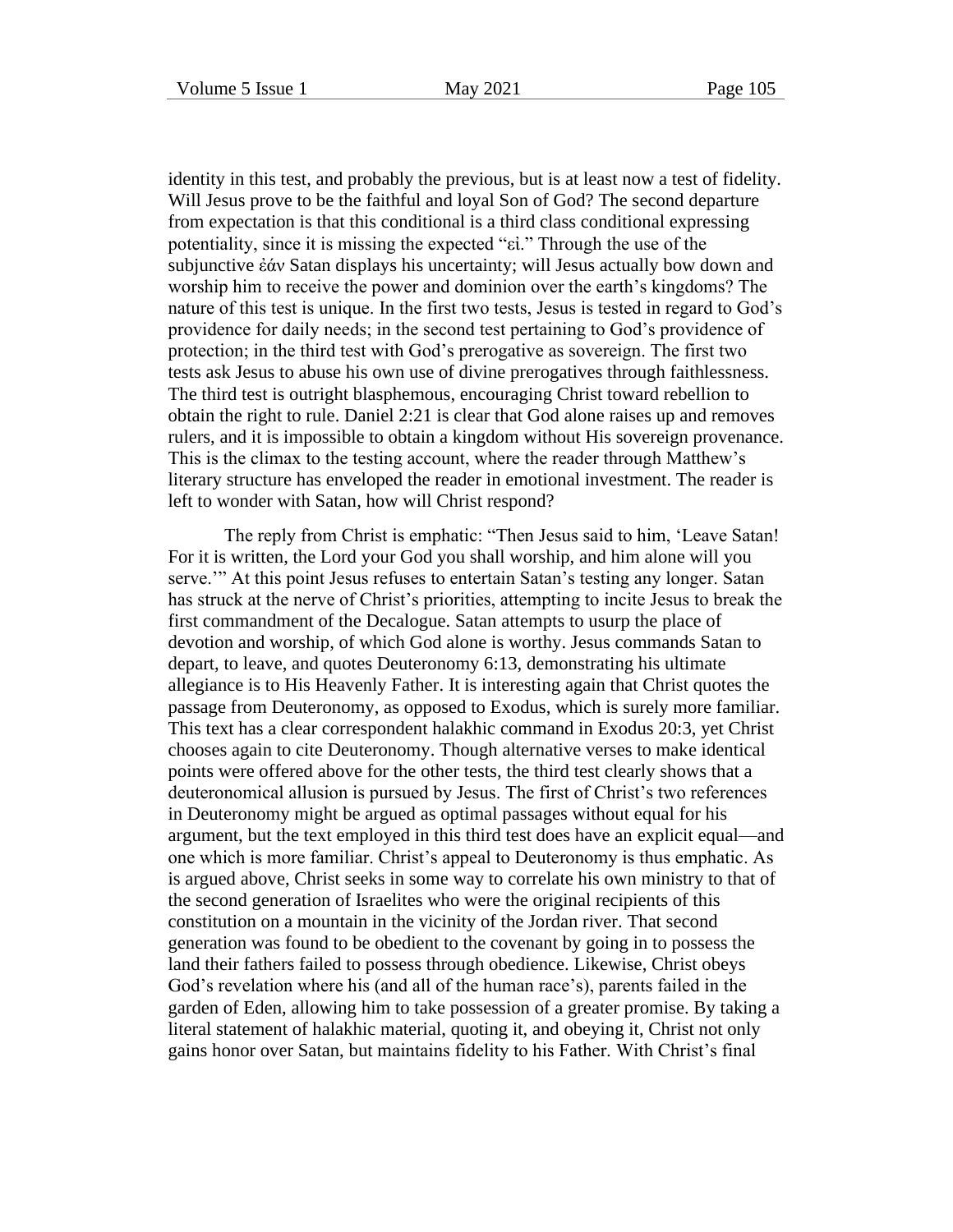apotropaistic employment of scripture and obedience, the narrative reaches its resolution as the power structure of the narrative shifts, brought to the expected equilibrium as Satan retreats in 4:11.

Denouement – Matthew 4:11

The text of Matthew 4:11 shows Satan's submission to Christ's final command, "Then the devil departed from him, and behold angels came and were ministering to him." The narrative section of 4:1-11 ends with the defeated departure of the antagonist and consolation of the conquering protagonist. Jesus passes the test and is rewarded by his Father through the ministrations of angels. With the arrival of the angels in verse 11, there is a concluding irony in light of the second test, so that after Christ's cummulative testing he receives the corresponding divine attestation through the arrival and ministry of the angels, a concluding reminder that, in keeping with the apotropaistic use of Psalm 91, the Son of God was indeed lifted up by angels who cared for his physical needs.

#### **Interpretative Argument**

The Reply to Temptation via Scripture

Perhaps the most widely agreed upon aspect of this passage is the idea that Jesus quoted Deuteronomy intentionally; the *nature* of that intention is what is disputed. The very idea of communication denotes a certain level of intentionality. If there is communication one must assume both authorial intention and that this intention can be ascertained through the deliberate choices an author/speaker makes to express himself in method and substance.<sup>55</sup> In Constantine Campbell's *Advances in the Studies of New Testament Greek,* he describes the idea behind system theory. Though Campbell only applies this theory to the use of verb tenses, his premise is expandable to the whole of communication. Campbell notes, "Meaning is created through meaningful choices within a system of options. When a language user chooses a certain word, she is also 'unchoosing' other options that might have been chosen. . . Each choice says

<sup>55</sup> See Kevin Vanhoozer's *Is There Meaning in This Text,* (Grand Rapids: Zondervan, 1998) for an apologetic on authorial intention and its relation to communication theory for an expanded argument. For an abbreviated form on the insufficiency of modernism, postmodernism, and deconstructionism for ascertaining truth, see Millard Erickson, *Christian Theology*, Vol. 3 (Grand Rapids: Baker Academic, 1998), 25-31.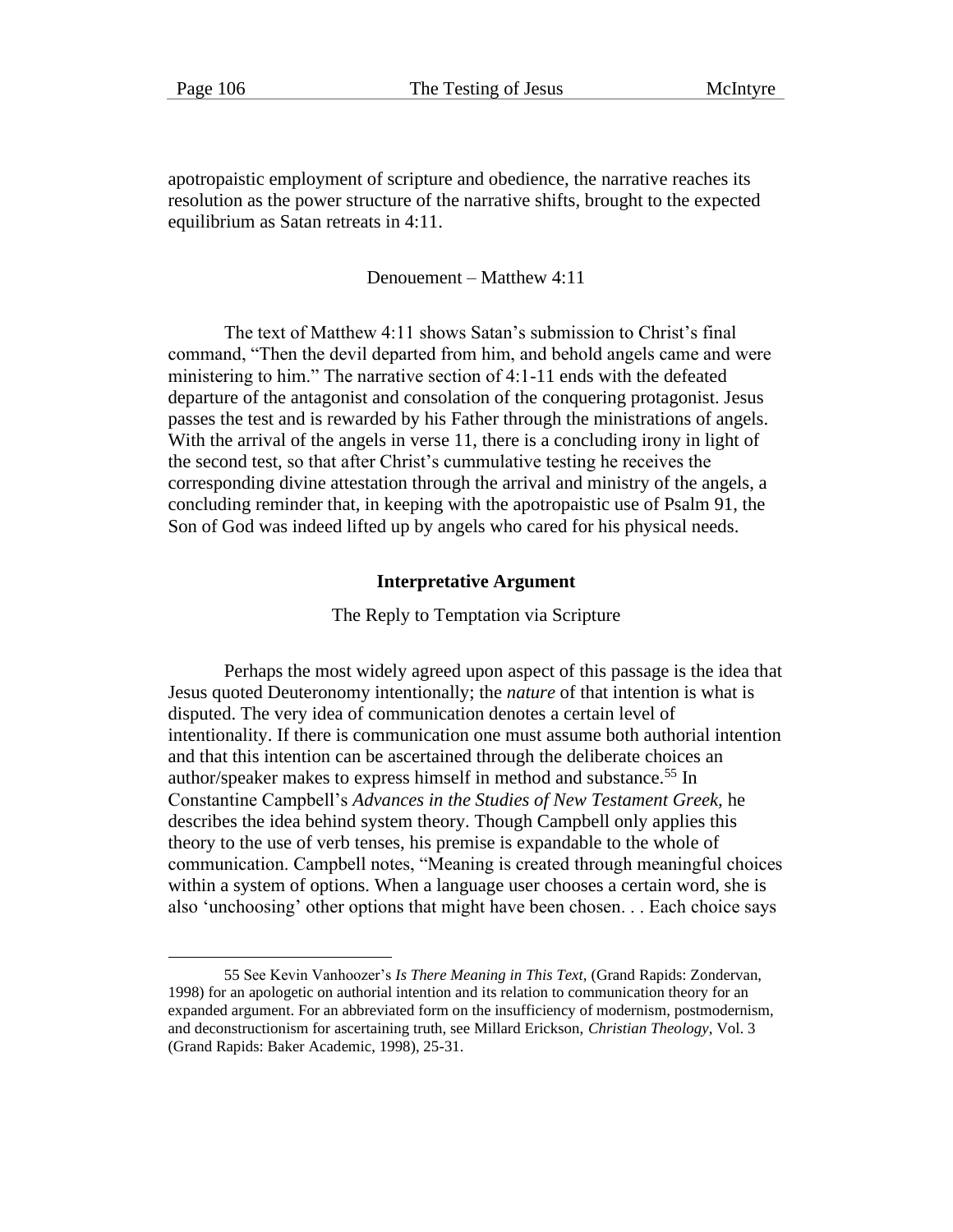as much about those not chosen as those who are."<sup>56</sup> With this idea in mind the exegete must grapple with the key question: why did Jesus choose Deuteronomy in response to Satan instead of other available options?

One of the major choices Christ makes in the narrative is which material to quote in his refutation of Satan's tests. 11Q11 shows that haggadic material (particularly Psalm 91) was often employed in apotropaism. However, contemporary challenge-riposte etiquette gave preference to halakhic argumentation. Christ made a choice to argue in the most honorable and authoritative way possible through citing the Mosaic law. However, within the Mosaic law, Christ still had multiple options to make his case and thus to gain honor over Satan while defending his and the Father's honor.

Regarding the New Testament's use of the Old Testament it has been postulated that the entire OT context is implied, from which the quoted/alluded to passage is taken. In describing this aspect of intertextuality within the Old Testament itself, Abner Chou notes how "The prophets do not merely make allusions to individual verses, phrases, or even words, but also to the main ideas of large sections of texts." <sup>57</sup> If this is the case for Christ's use of Deuteronomy, it follows that Jesus is alluding to more than the individual verses He is quoting but is also referring more widely to certain aspects of the original context, author, audience, and purpose for writing. Above I discussed the issues of Matthew's showing Christ as the Prophet like Moses (Deut. 18:15), as well as the fact that Deuteronomy was written to the second generation after the wilderness generation's demise. The contexts of Deuteronomy and Matthew 4 are not similar enough to warrant a wilderness generation illusion, as was also argued above. In fact, the narrative structure suggests that the contextual situation is closer to Moses on the mountain alone fasting for forty days before receiving the Law. However, the main thrust of Deuteronomy could provide an interpretive clue as to why Christ would utilize this material exclusively as opposed to other material.

The argument of Deuteronomy was to serve as an admonition to the second-generation encouraging covenant faithfulness in contrast to their parents' covenant unfaithfulness expressed through their disobedience regarding entering Canaan (Numbers 14:1-38). Deuteronomy alludes to this intention in multiple places such as Deuteronomy 1:34-37, where Moses reminds the Israelites of the consequences of disobedience. Moses reiterates the point in Deuteronomy 4:1-3

<sup>56</sup> Constantine Campbell, *Advances in the Study of Greek*, (Grand Rapids: Zondervan, 2015), 98.

<sup>57</sup> Abner Chou, *The Hermeneutics of the Biblical Writers: Learning to Interpret Scripture from the Prophets and Apostles*, (Grand Rapids: Kregel Academic, 2018), 54.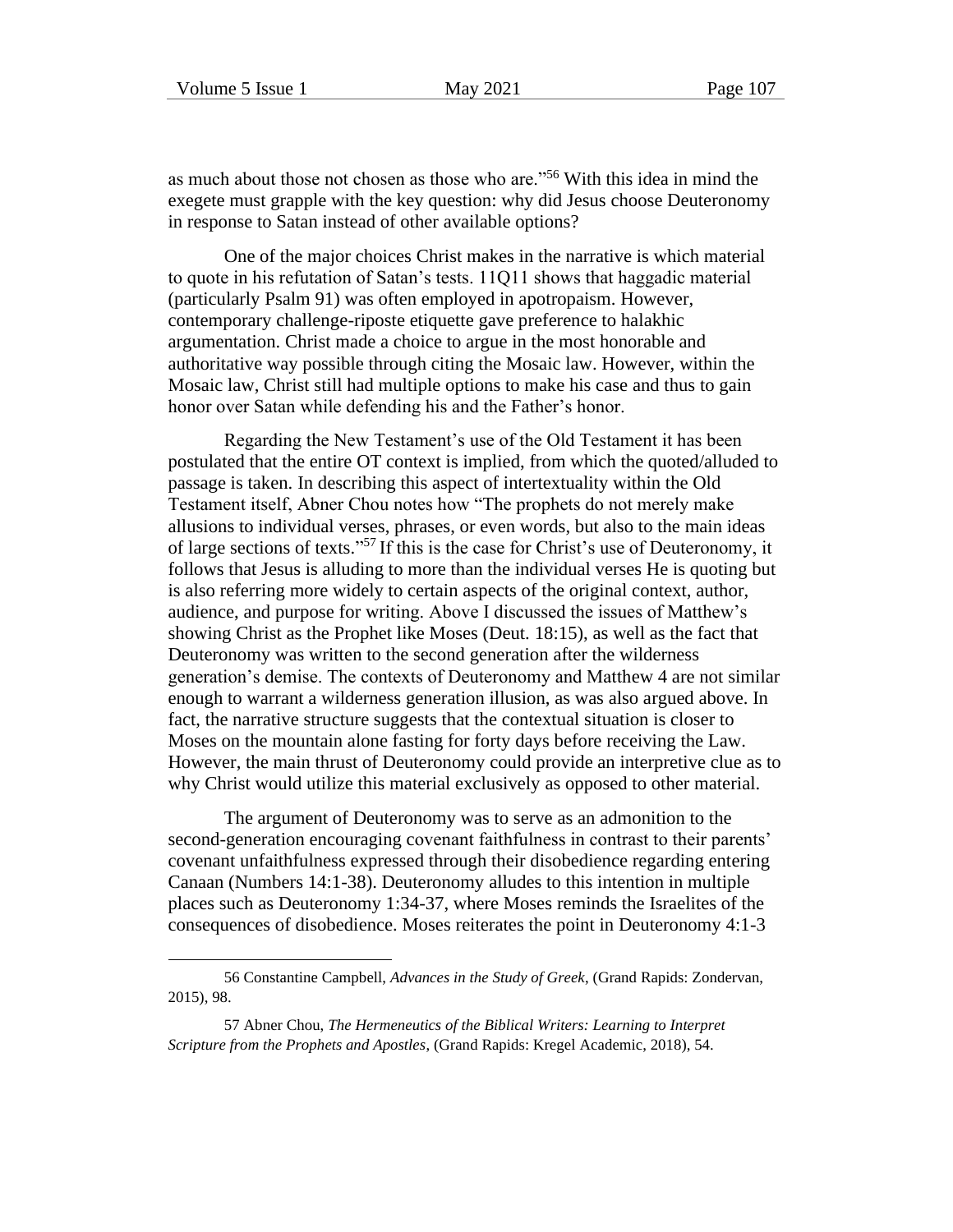by reminding the Second Generation of the subsequent moral failures of the Wilderness Generation while exhorting them to obedience. These passages serve as a small sampling of Moses' authorial intention in Deuteronomy, where Moses urges the second generation towards covenant faithfulness in light of their parents' failures; but the argument is made clearly, and early.

Questions about the larger context of Deuteronomy should include if Moses' exhortation was efficacious. Joshua 24:31 shows that Moses' intention for the book of Deuteronomy was realized when the text states, "Israel served the Lord all the days of Joshua, and all the days of the elders who outlived Joshua and had known all the work that the Lord did for Israel."<sup>58</sup> The greater context of the people who made up the second generation shows that they were proven to be faithful to the covenant in God's sight from the scriptures. Surely Jesus would have known this and understood it whenever he referred to Deuteronomy. The second-generation heard the words of the law, they remembered the words of the law, and they obeyed the words of the law, resulting in their successful conquest of Canaan.<sup>59</sup>

By quoting Deuteronomy, Jesus links himself to a second generation who succeeds after their parents' failure to obey God in faith. Allusions withing the testing account to the garden of Eden show that Adam and Eve, like the Wilderness Generation, failed in their time of testing resulting in drastic ramifications for their descendants. The question could be posed, "If Jesus is seeking to contrast himself with the first generation of humanity, why would he link himself to an entire nation through his quotations of Deuteronomy?" Here the idea of federal headship comes into play, as argued later by Paul in Romans 5:18- 20. If Jesus could keep the law on behalf of a nation, abstaining from sin, He could replace their previous federal head who failed. In so doing, Christ proved to be the faithful second generation of the Son of God (Luke 3:38). Like the second generation of Israel, Christ's covenant obedience leads to an inheritance of the promise of God, and like Adam, his inheritance is passed down to the entire nation.

<sup>58</sup> Josh. 24:31.

<sup>59</sup> See Joshua 24 contrasted with the book of Deuteronomy cited above.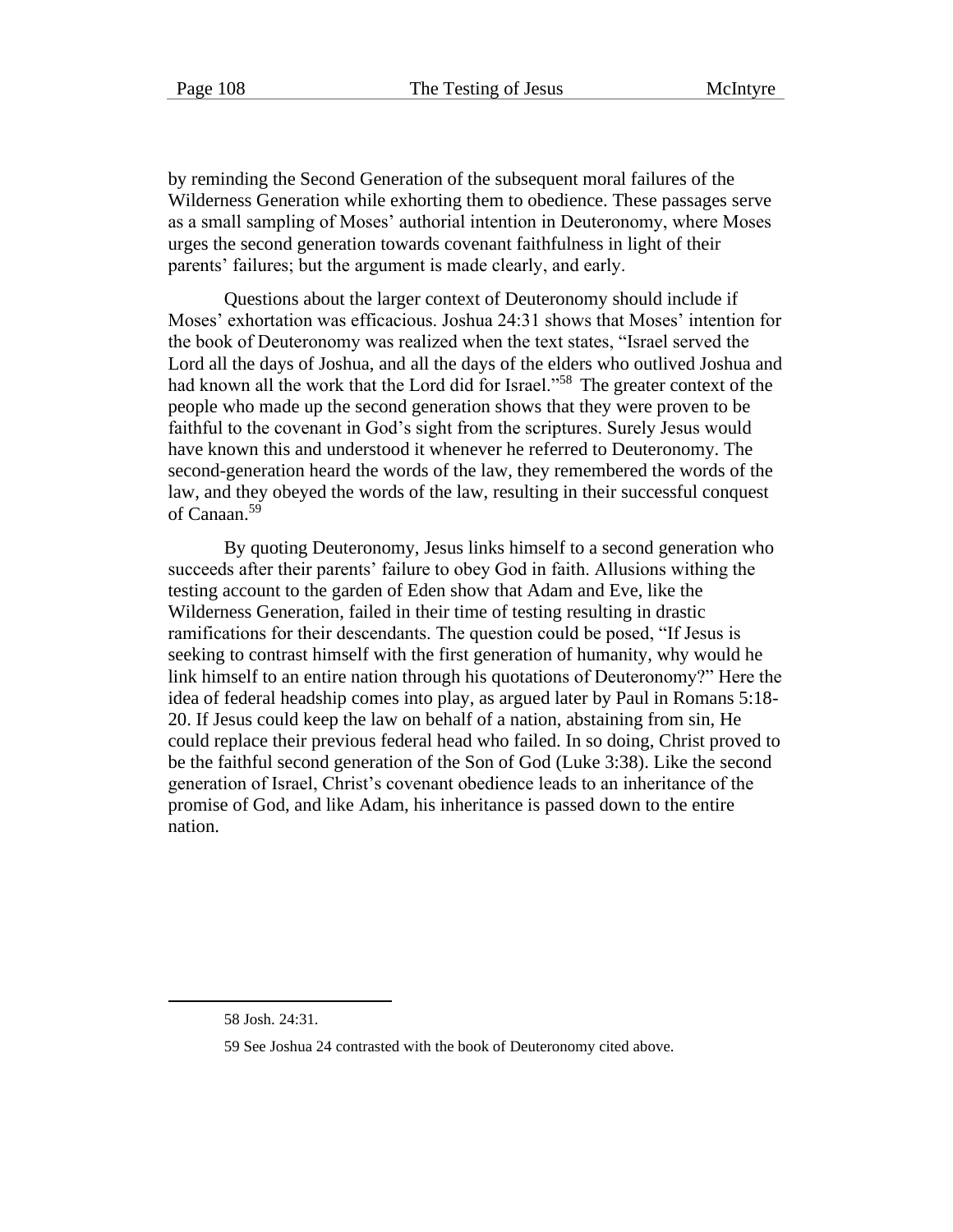### **Conclusion**

The question left to answer is why is this message of Jesus' apotropaistic encounter important for Matthew's readers? If Matthew's goal is to give an authoritative teaching manual to his Jewish audience, he must prove that Jesus is the Son of God. This is evident in Satan's series of tests. The question of the first two tests seeks to answer if Christ is indeed the Son of God. The third test seeks to ascertain what kind of Son Christ would be. Matthew will go on to show that Christ has the ability to exercise divine prerogatives which could only be exercised by God himself (See particularly Matt. 8:23-27 and 9:1-8). However, before Christ could begin to exercise these divine prerogatives, he had to prove himself worthy of the responsibility of conducting business on his Father's behalf. Contemporary ANE practices included the idea that a mature son was able to conduct business on behalf of the Father, since all prerogatives of the Father are within his future inheritance.<sup>60</sup> Therefore, before Jesus begins to utilize his divine prerogatives, he must first successfully show that He is the heir to the divine prerogative (thus the questions of identity in the first two tests), and secondly that He is mature enough to handle the responsibility that comes with them. Christ evinces this by showing his devotion to His Father's will, revealed in the law of Moses, verified through testing. As such, Matthew's argument through chapters one through four is that Jesus Christ is truly the Son of God, in natural (by the Spirit-consummated virgin birth, Matt. 1–2), supernatural (by divine empowerment, Matt. 3), and now qualitative means (by his successful testing, Matt. 4:1-11); and He is trustworthy as the faithful Son to employ those divine prerogatives.

This particular pericope has enduring worth for evangelical thought and for ministry practice in a few ways that have been neglected among cessationist evangelicals. Matthew 4:1-11 makes clear that supernatural warfare is a reality in the Christian life; if Christ was engaged in spiritual warfare with Satanic oppression, so too should the contemporary Christian expect to be engaged in spiritual warfare. Christ has set forth an example of how to fulfill the command issued by his brother James in subsequent revelation (James 4:7) by showing the Christian how to resist the devil. This resistance of the devil was found in both of the apotropaistic means found in rabbinic literature of the Second Temple period by quoting the scriptures and subsequent obedience to those scriptures. Though the theme of demonic oppression and its defeat through proper methods are evident in this passage, the main emphasis, and that which should be emphasized

<sup>60</sup> See Malina and Rorbaugh, pp. 38 and 409; also see the Parable of the Wicked Tenants in Matthew 21:33-46.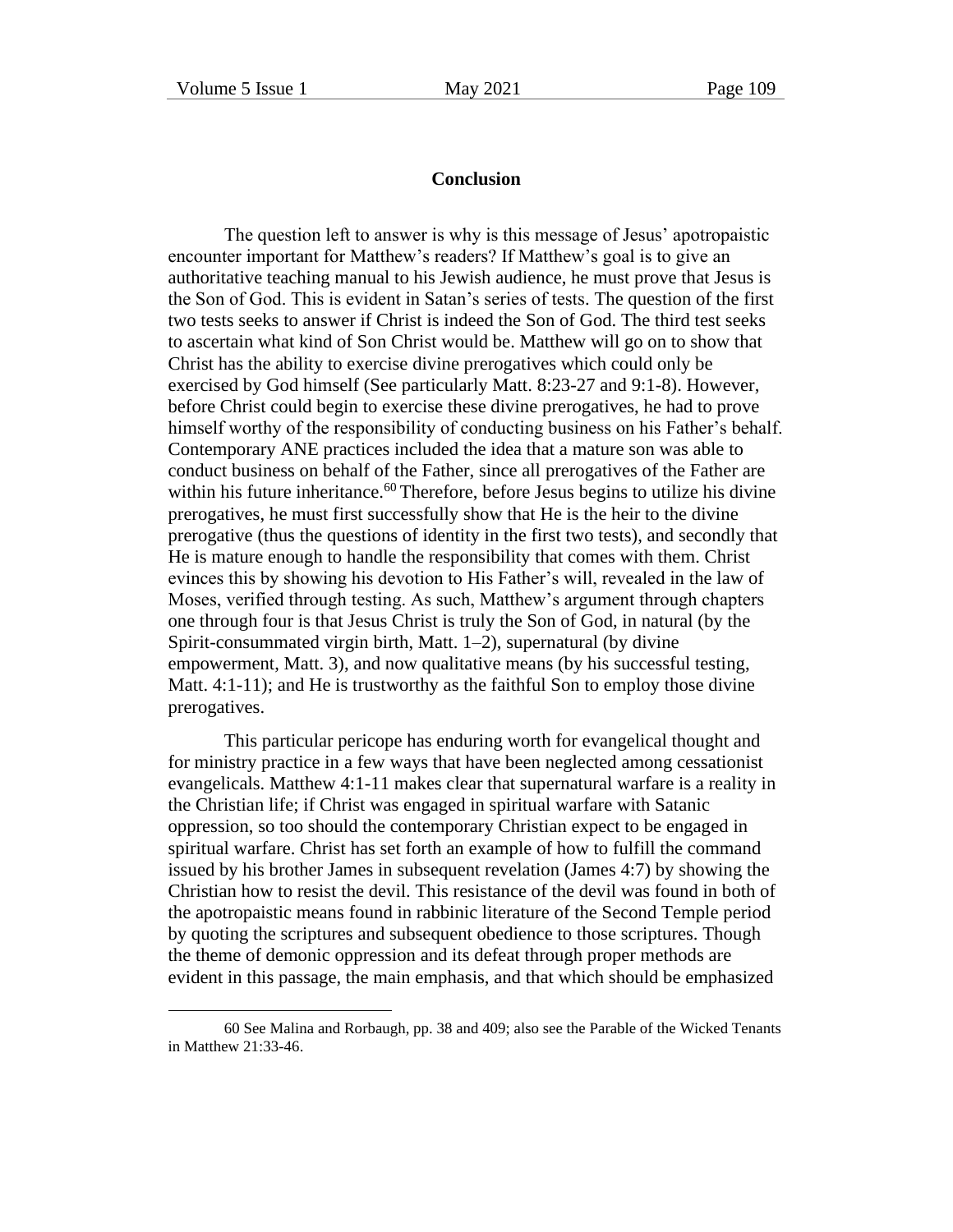in preaching and teaching, however, is the goal of Matthew's argument. Satan, and therefore Matthew, are both concerned with answering the question of the identity of Jesus. Is Jesus the Son of God? If so, how does Jesus prove it; and what manner of Son is he? This answer is apparent in the text and should be apparent in sermons on this text. Jesus proves to be a faithful Son of God through his obedience to the Father in the face of affliction. Too often, when faced with temptation, those given the right to be called "children of God" (John 1:12-13) falter. Jesus as the supreme example has given the children of God, who believe in his name, an encouragement that He has defeated Satan on the Christian's behalf through his filling with the Spirit (Matt 3:16) and obedience to God's word, which he has now entrusted to all believers who have come after him.

#### **Bibliography**

- Alt, Albrecht, Otto Eissfeldt, Paul Kahle, Rudolf Kittel, Hans Bardtke, Hans Peter Rüger, Joseph Ziegler, et al. 1997. *[Torah, Nevi'im u-Khetuvim] = Biblia Hebraica Stuttgartensia*. Stuttgart: Deutsche Bibelgesellschaft.
- Baucom, Brian, "Hillel, School of," ed. John D. Barry et al., *The Lexham Bible Dictionary* (Bellingham, WA: Lexham Press, 2016).
- Blomberg, Craig, *Matthew*, vol. 22, The New American Commentary, Nashville: Broadman & Holman Publishers, 1992.
- Brisco, Thomas V. *Holman Bible Atlas*, Holman Reference, Nashville: Broadman & Holman Publishers, 1998.
- Chou, Abner, *The Hermeneutics of the Biblical Writers: Learning to Interpret Scripture from the Prophets and Apostles*, Grand Rapids, MI: Kregel Academic, 2018.
- Cohn-Sherbok, Dan. 1979. "An Analysis of Jesus' Arguments Concerning the Plucking of Grain on the Sabbath." *Journal for the Study of the New Testament*. 1 (2): 31-41.
- Gottlob Schrenk, "Γράφω, Γραφή, Γράμμα, Ἐγγράφω, Προγράφω, Ὑπογραμμός," ed. Gerhard Kittel, Geoffrey W. Bromiley, and Gerhard Friedrich, *Theological Dictionary of the New Testament*, Grand Rapids, MI: Eerdmans, 1964.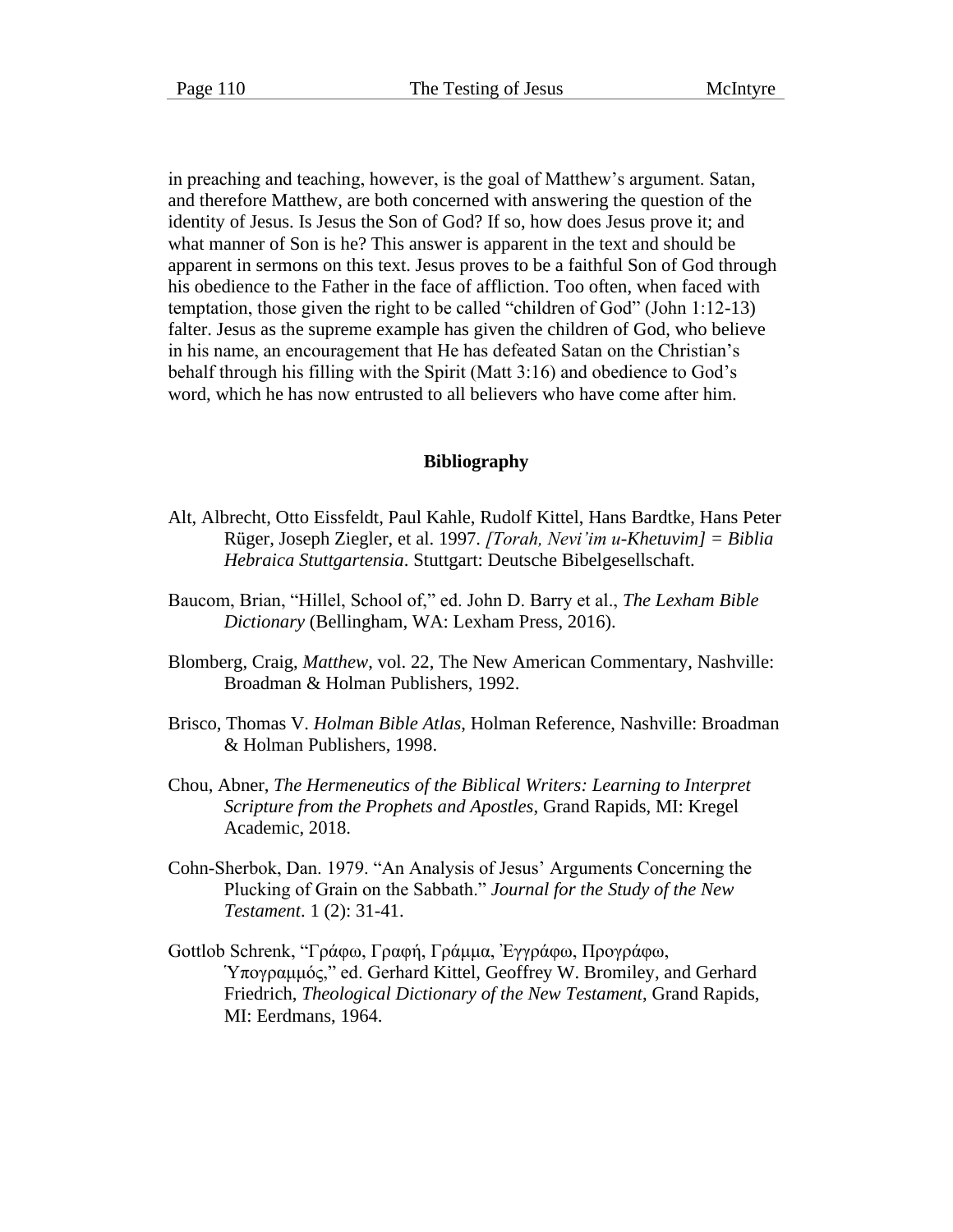- Hagner, Donald A. *Matthew 1–13*, vol. 33A, Word Biblical Commentary, Dallas: Word, Incorporated, 1993.
- Klein, Ralph W. *Textual Criticism of the Old Testament: From the Septuagint to Qumran*. Fortress Press, 1974.
- Levinsohn, Steven H. *Discourse Features of New Testament Greek: A Coursebook on the Information Structure of New Testament Greek,* 2nd ed., Dallas, TX: SIL International, 2000
- Louw, Johannes P. and Eugene Albert Nida, *Greek-English Lexicon of the New Testament: Based on Semantic Domains*, New York: United Bible Societies, 1996.
- Maoz, Daniel. "Haggadic Midrash and the Hermeneutics of Reveal-ment," *Biblical Theological Bulletin,* vol. 37.
- Malina, Bruce and Richard Rorbaugh, *Social Science Commentary on the Synoptic Gospels*, Minneapolis: Fortress Press, 2003.
- Morris, Michael. 2016. "Deuteronomy in the Matthean and Lucan Temptation in Light of Early Jewish Antidemonic Tradition." *The Catholic Biblical Quarterly* 78 (2): 290–301.

\_\_\_\_\_\_\_\_\_\_\_\_\_. 2014. "'Apotropaic' Tactics in the Matthean Temptation," *Journal of Postgraduate Research*, Trinity College Dublin, 2014.

- Olmstead, Wesley, G., Matthew 1-14: A Handbook on the Greek Text, Waco, TX: Baylor University Press, 2019.
- Osborne, Grant R. *Matthew*, vol. 1, Zondervan Exegetical Commentary on the New Testament, Grand Rapids, MI: Zondervan, 2010.
- Singer, Isidore ed., *The Jewish Encyclopedia: A Descriptive Record of the History, Religion, Literature, and Customs of the Jewish People from the Earliest Times to the Present Day, 12 Volumes* (New York; London: Funk & Wagnalls, 1901–1906)

Tov, Emanuel. *Textual Criticism of the Hebrew Bible*. Fortress Press, 2012.

Van Hoozer, Kevin, J., *Is There Meaning in This Text,* Grand Rapids, MI: Zondervan, 1998.